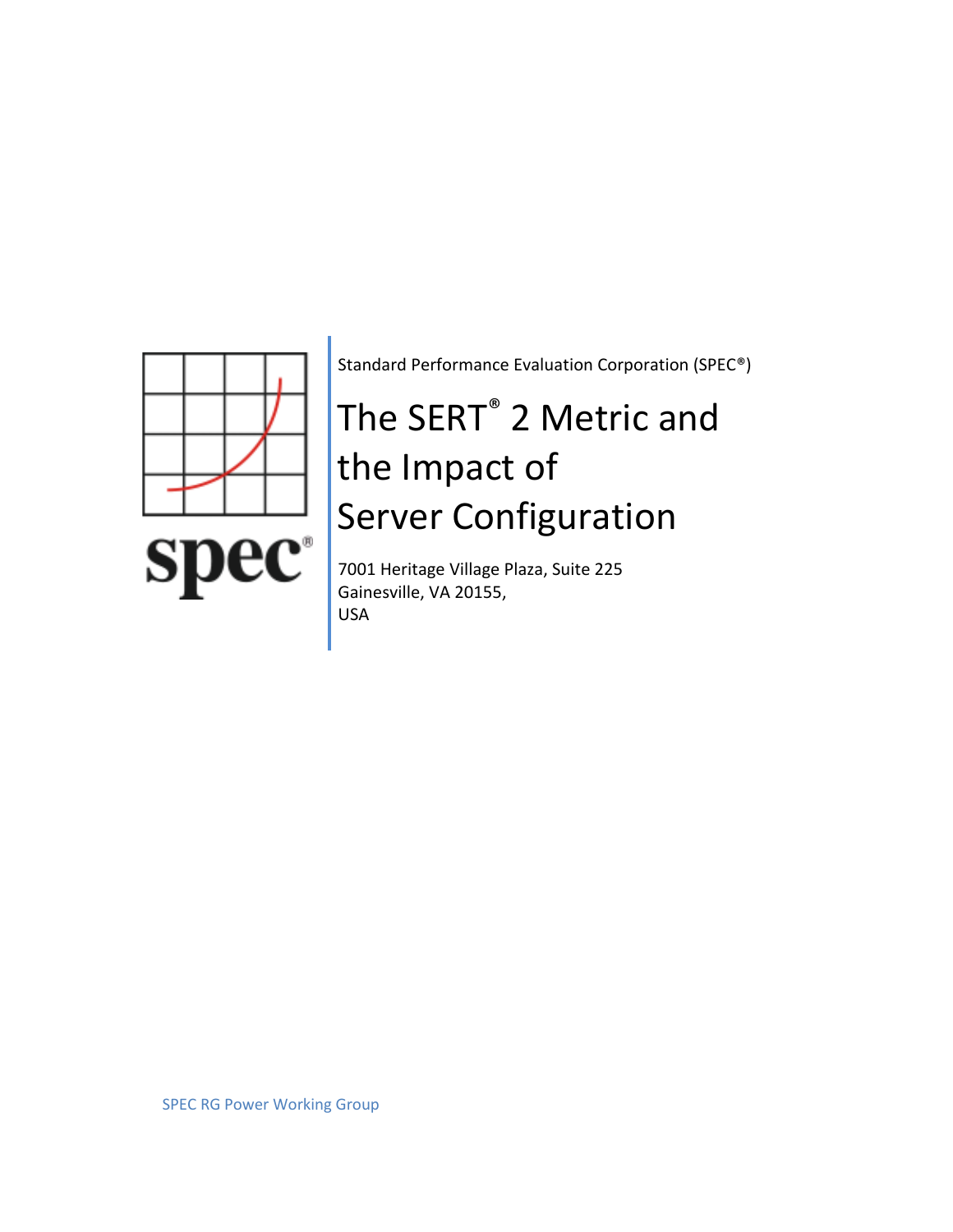# **Table of Contents**

| 1.   |        |                                                                        |  |
|------|--------|------------------------------------------------------------------------|--|
| 1.1. |        |                                                                        |  |
| 1.2. |        |                                                                        |  |
| 2.   |        |                                                                        |  |
| 2.1. |        |                                                                        |  |
| 2.2. |        |                                                                        |  |
| 2.3. |        |                                                                        |  |
| 2.4. |        |                                                                        |  |
| 3.   |        |                                                                        |  |
|      |        |                                                                        |  |
| 3.1. |        |                                                                        |  |
|      | 3.1.1. |                                                                        |  |
|      | 3.1.2. |                                                                        |  |
|      | 3.1.3. |                                                                        |  |
| 3.2. |        |                                                                        |  |
| 3.3. |        |                                                                        |  |
|      | 3.3.1. |                                                                        |  |
|      | 3.3.2. |                                                                        |  |
|      | 3.3.3. |                                                                        |  |
|      | 3.3.4. |                                                                        |  |
|      | 3.3.5. |                                                                        |  |
| 4.   |        |                                                                        |  |
|      |        |                                                                        |  |
| 5.   |        |                                                                        |  |
| 6.   |        | Appendix A - Approximating the SERT 2 Metric from SERT 1.1.1 scores 15 |  |
| 6.1. |        |                                                                        |  |
| 6.2. |        |                                                                        |  |
|      | 6.2.1. |                                                                        |  |
|      | 6.2.2. |                                                                        |  |
| 6.1. |        |                                                                        |  |
| 6.2. |        |                                                                        |  |
|      |        |                                                                        |  |
|      |        |                                                                        |  |

| This document version:     | https://www.spec.org/sert2/SERT-metric-20210331.pdf |
|----------------------------|-----------------------------------------------------|
| Latest SERT 2.x.x version: | https://www.spec.org/sert2/SERT-metric.pdf          |
| Previous version:          | https://www.spec.org/sert2/SERT-metric-20191108.pdf |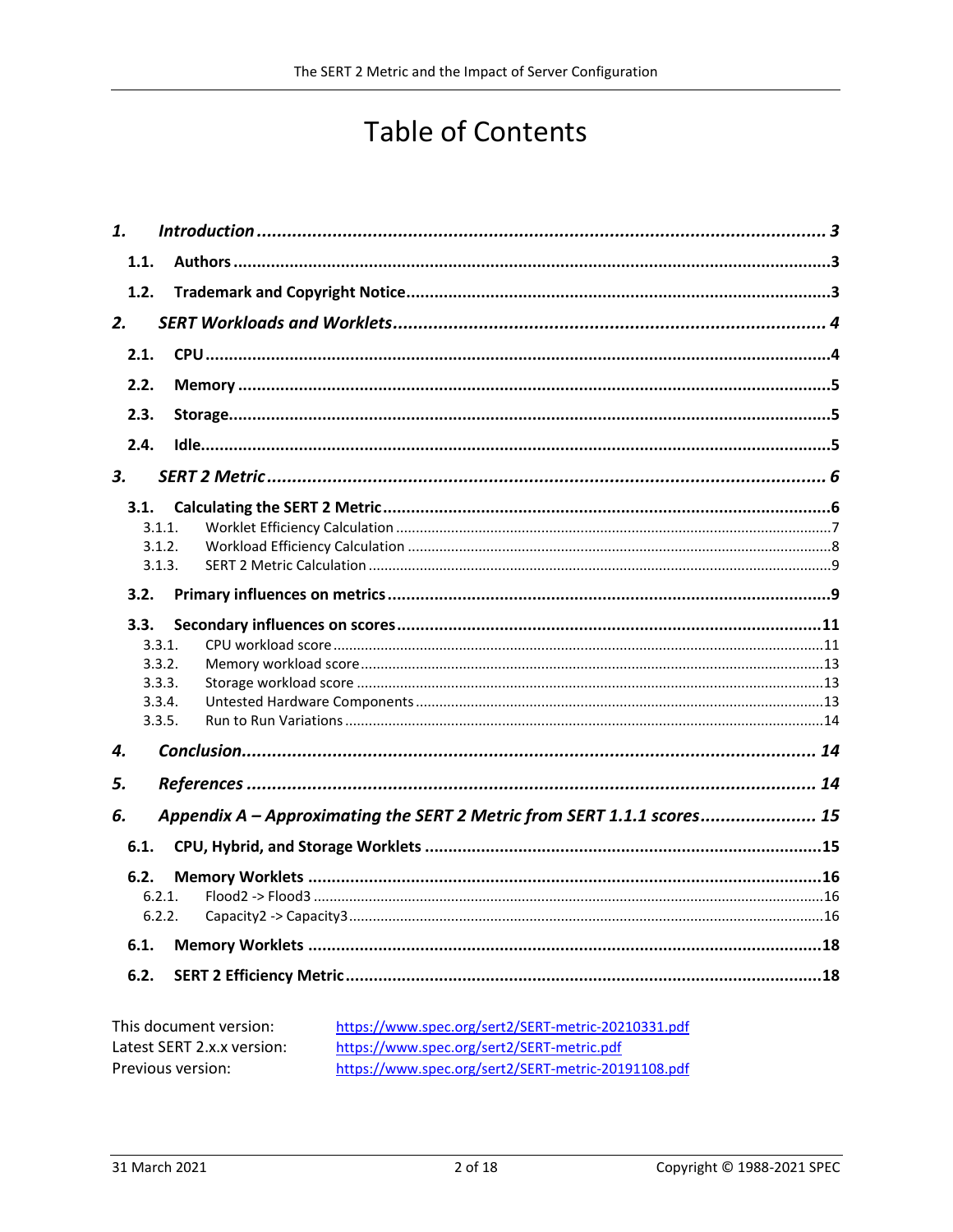# **Abstract**

The SERT Suite is an industry standard for measuring and analyzing the energy efficiency of servers. It measures server efficiency using multiple workloads, which in turn consist of small scale mini-workloads called worklets. Using multiple worklets enables the SERT suite to holistically explore the behavior of many different systems and enables thorough analysis. However, multiple workloads also result in multiple energy efficiency scores. This document introduces the single SERT 2 metric (SERT 2 Efficiency Score), which can be used to easily compare systems using a single number. This document explains how the SERT 2 metric is calculated. It also illustrates how a system under test (SUT) configuration and changes to this configuration can impact the SERT 2 Efficiency Score and demonstrates this using a running example.

# <span id="page-2-0"></span>**1. Introduction**

The SERT Suite is an established industry standard for measuring and analyzing the energy efficiency of servers. To this end it is used by industry, regulators, and researchers. The SERT suite measures server efficiency using multiple workloads, which in turn are executed by running multiple small scale mini-workloads, called worklets, in series. Using multiple worklets enables the SERT suite to holistically explore the behavior of many different systems and enables thorough analysis. However, multiple workloads also result in multiple energy efficiency scores. In past versions, SERT reports separate scores for each of its workloads. While this enables thorough analysis, it makes comparing different SERT results difficult. Specifically, formal criteria for server labeling and classification by regulators can be greatly aided by providing a single score metric.

This document introduces the SERT 2 metric, also called the SERT 2 Efficiency Score, which is a single-number metric that characterizes a complete SERT result. This metric was introduced in SERT 2.0 suite and is designed to showcase a system's overall energy efficiency during operation and is used by regulators to define formal server labeling criteria. This document describes the metric in detail, explaining each step of the metric's calculation.

Considering the metric's use by regulators, achieving reproducible and representative scores is of great importance to many testers. As scores can change greatly depending on system configuration, this document provides guidelines and examples on system configuration and test execution with the goal of enabling testers to consistently achieve reliable and representative scores for their specific systems.

This document is structured as follows: Section [2](#page-3-0) outlines the design of the SERT suite, its workloads and worklets. Section [3](#page-5-0) then introduces the SERT 2 metric, explains how to calculate it, and provides examples for metric calculation. It also provides factors that may influence SERT results. Finally, this document concludes in Section [4.](#page-13-1) 

# <span id="page-2-1"></span>**1.1. Authors**

Written by the SPEC RG Power Working Group:

| Jóakim von Kistowski | joakim.kistowski@uni-wuerzburg.de | University       |
|----------------------|-----------------------------------|------------------|
| Klaus-Dieter Lange   | klaus.lange @ hpe.com             | <b>Hewlett P</b> |
| Jeremy A. Arnold     | arnoldje @ us.ibm.com             | <b>IBM</b> Corp  |
| Hansfried Block      | hansfried.block @ t-online.de     | Freelance        |
| <b>Greg Darnell</b>  | greg.darnel $\omega$ intel.com    | Intel Corp       |
| John Beckett         | john beckett@dell.com             | Dell Inc.        |
| Mike Tricker         | mike.tricker@microsoft.com        | Microsoft        |

University of Würzburg Hewlett Packard Enterprise **IBM Corporation** Intel Corporation Microsoft Corporation

# <span id="page-2-2"></span>**1.2. Trademark and Copyright Notice**

SPEC, the SPEC logo, and the names PTDaemon, SERT, and Chauffeur are registered trademarks of the Standard Performance Evaluation Corporation (SPEC). Additional product and service names mentioned herein may be the trademarks of their respective owners. Copyright © 1988-2021 Standard Performance Evaluation Corporation (SPEC). All rights reserved.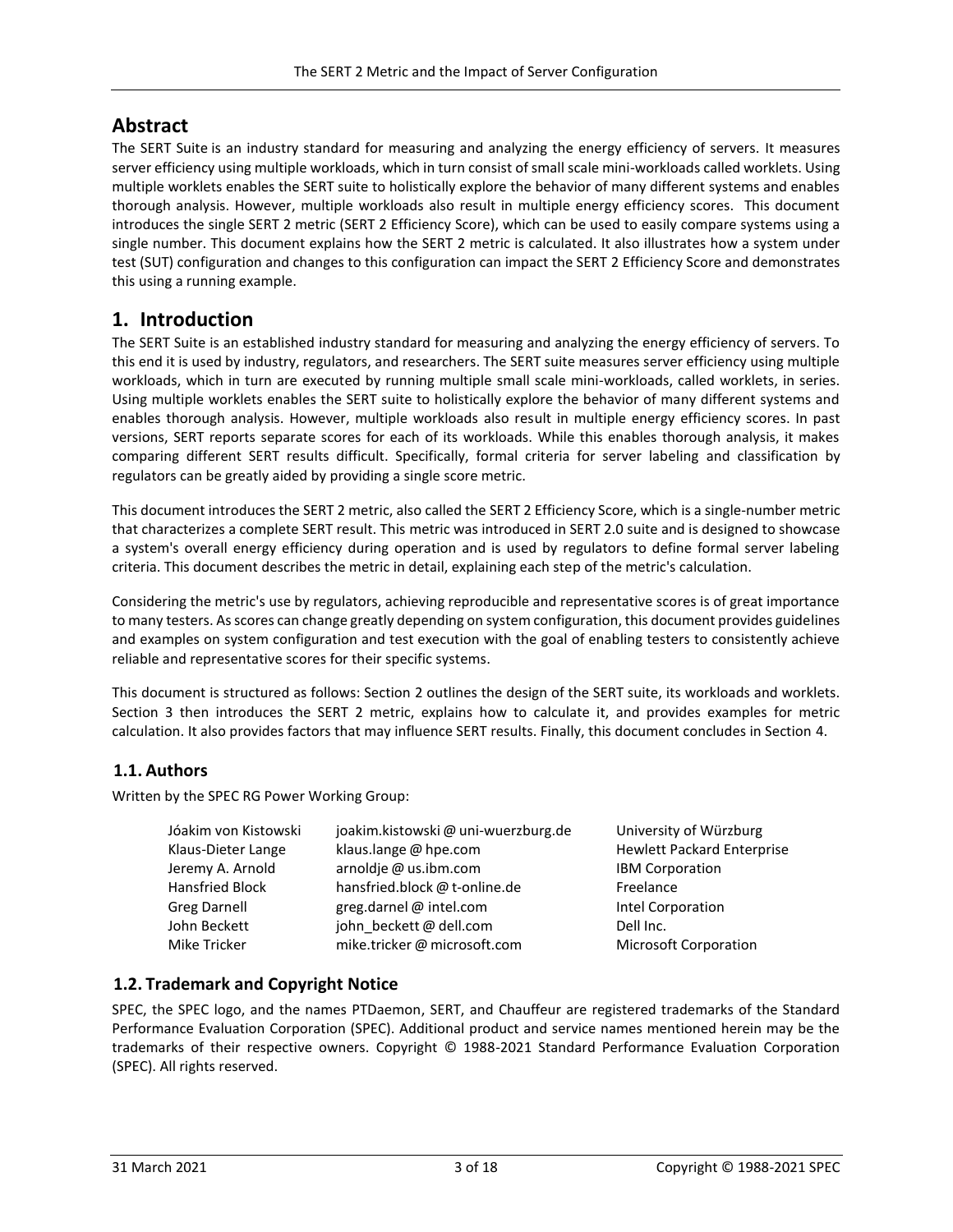# <span id="page-3-0"></span>**2. SERT Workloads and Worklets**

The SERT suite features three separate workloads for CPU, Memory, and Storage. Each of these workloads consist of a number of separate mini-workloads, called worklets. Each of the worklets is executed at several load levels. The SERT load levels are defined using the transaction rate at which the worklet is run. Each worklet features transactions, which are the basic work units performed by the worklet (e.g., one array being compressed is one transaction for the Compress worklet). The throughput (amount of transactions performed per second) is the main performance metric for each SERT worklet. The maximum (100%) load level is then defined as the load level at which as many transactions as possible are executed per second. Lower load levels are achieved by deliberately waiting in between separate transactions in order to achieve lower performance and lower system utilization. E.g., at the 75% load level only 75% of the maximum amount of transactions possible is executed each second. Please note, that load levels do not equal CPU utilization (this is a common misconception). A load level of 50% only means that a worklet only runs 50% as many transactions as compared to full load, it does not mean that the CPU is utilized at 50%. Also consider that some worklets, such as the Storage worklets, are not designed to fully utilize the CPU, yet still have a 100% load level.

Each worklet's performance and power consumption are measured separately for each load level and the energy efficiency and normalized energy efficiency are calculated from the measurement results. The workload score is an aggregate of all the worklet scores and provides a workload efficiency score on how well the tested system performed for all the worklets in the specified category.

The following subsections define and describe each of the workloads in detail. Each of the workloads was designed so that it primarily stresses the server subsystem after which it was named (CPU workload stresses CPU, Memory workload stresses memory, etc.). However, it is important to keep in mind that workloads do not exclusively stress that subsystem. Workloads also measure and characterize the energy efficiency of interactions between multiple subsystems. To that end the CPU workload also utilizes some memory, the memory workload utilizes some CPU, and the storage workload utilizes some CPU and memory.

# <span id="page-3-1"></span>**2.1. CPU**

The SERT design document [1] defines CPU worklets through the following properties:

- A worklet requires consistent processor characteristics per simulated ''user'' regardless of the number of processors, cores, enabled threads, etc.
- At the 100% load level, the performance bottleneck is the processor subsystem.
- A worklet's performance should increase with increasing amount of processing resources, such as the number of physical CPUs, the number of cores, possibly the number of logical processors, higher clock rate, larger available cache, lower latency, and faster interconnect between CPU sockets.

The SERT suite features a total of seven different CPU worklets, which we describe in short in this section. The performance metric employed for each of these worklets is throughput measured in transactions per second. Each CPU worklet, with the exception of SSJ, is executed at target loads of 100%, 75%, 50%, and 25% by default. The worklets are:

- 1. **Compress:** Implements a transaction that compresses and decompresses data using a modified Lempel-Ziv-Welch (LZW) method following an algorithm introduced in [2]. It finds common substrings and replaces them with a variable size code. This is deterministic and it is done on-the-fly. Thus, the decompression procedure needs no input table, but tracks the way the initial table was built.
- 2. **CryptoAES:** Implements a transaction that encrypts and decrypts data using the AES block cipher algorithms using the Java Cryptographic Extension (JCE) framework. Consequently, CryptoAES may use the specialized AES instructions of modern CPUs.
- 3. **LU:** Implements a transaction that computes the LU factorization of a dense matrix using partial pivoting. It exercises linear algebra kernels (BLAS) and dense matrix operations.
- 4. **SHA256:** Utilizes standard Java functions to perform SHA-256 hashing transformations on a byte array. This byte array is perturbed by one byte for each transaction so that each transaction operates on different input data and generates a different hash value.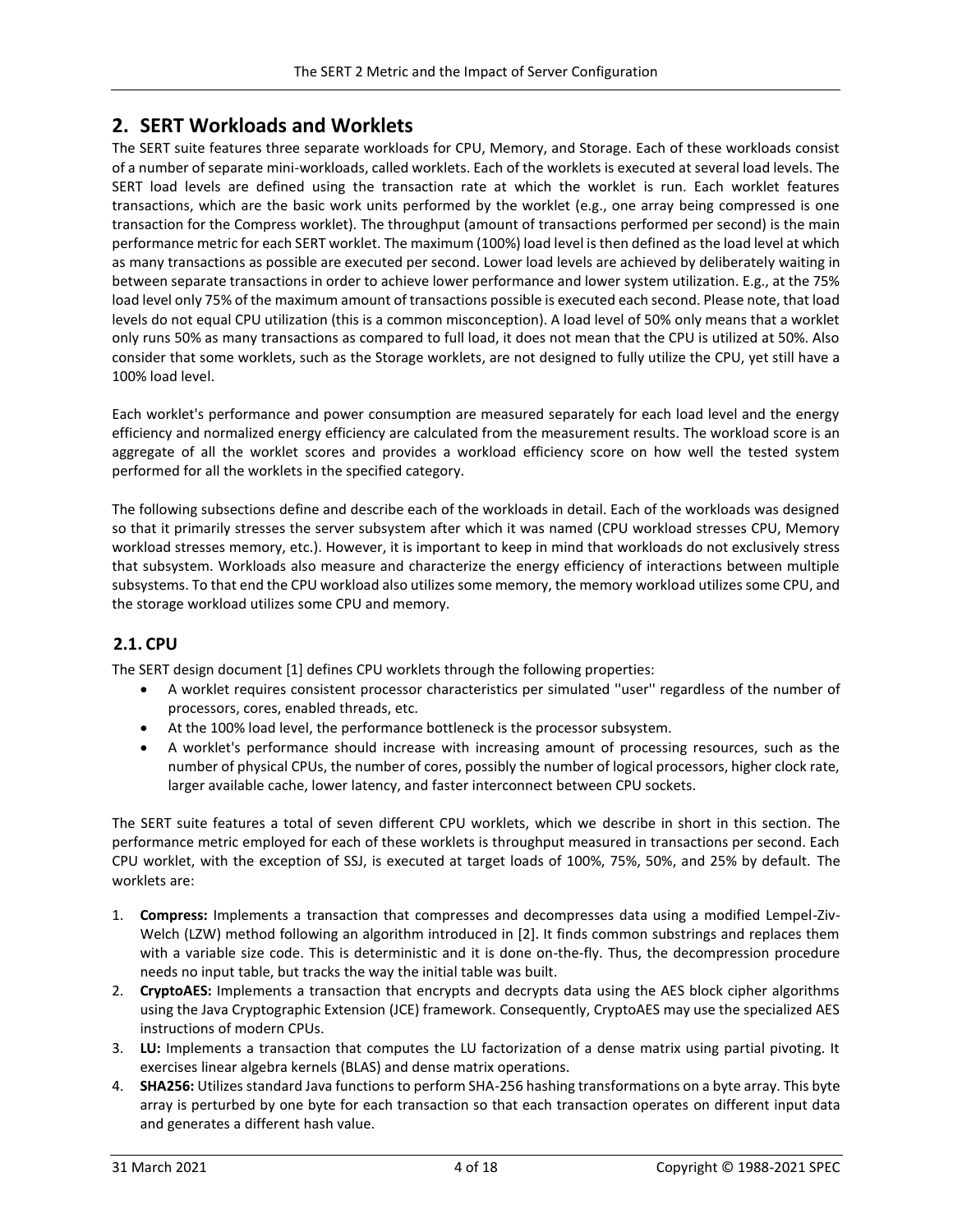- 5. **SOR (Jacobi Successive Over-Relaxation):** Implements a transaction that exercises typical access patterns in finite difference applications, for example, solving Laplace's equation in 2D with Drichlet boundary conditions. The algorithm exercises basic "grid averaging" memory patterns, where each A(i,j) is assigned an average weighting of its four nearest neighbors.
- 6. **SORT:** Implements a sorting algorithm, which sorts a randomized 64-bit integer array during each transaction.
- 7. **Hybrid / SSJ:** The hybrid SSJ worklet stresses both CPU and memory, with either serving as the primary bottleneck, depending on system configuration. It is measured at eight load levels; 12.5, 25, 37.5, 50, 62.5, 75, 87.5, and 100%. SSJ performs multiple different transactions at a time that simulate an enterprise application. Its performance metric is transactions per second (throughput).

## <span id="page-4-0"></span>**2.2. Memory**

According to the SERT design document [1], the Memory workload consists of worklets that have been designed to scale with installed memory. Specifically, this means that the worklets are designed to measure a higher (better) performance score with improved memory characteristics (e.g. higher bandwidth, lower latency, total memory size). The primary memory characteristics being tested are bandwidth and capacity. The memory workload features two worklets:

- 1. **Flood:** A sequential memory bandwidth test that exercises memory using arithmetic operations and copy instructions. Flood is multi-threaded to reward servers that can utilize more memory concurrently with multiple CPUs and DIMMs. It automatically adjusts to use all available system RAM. It runs at two load levels called "Full" and "Half", utilizing all and half of the system memory, respectively. Flood's performance score is a function of the bandwidth measured during testing.
- 2. **Capacity:** A memory capacity test that performs XML operations on a minimum and maximum data set. Capacity is the only worklet to scale with memory capacity rather than transaction rate or user count. The Capacity worklet caches validation results in memory; validation of input data that is not already in the cache results in a performance penalty as the input data is validated. Systems with larger amounts of memory will be able to cache more results and therefore support a larger data set. The SERT 2 suite calculates the largest data set that the system can contain in memory with minimal performance penalties. The final metric is a function of the data set size and the transaction rate, which includes the performance penalties.

#### <span id="page-4-1"></span>**2.3. Storage**

The SERT suite includes a workload for testing storage in order to enable a well-rounded system test. These storage worklets only test the server's internal storage devices and not external storage. Storage tests are run on two load levels: 100% and 50%, with transactions per second (throughput) serving as the performance metric. Their main characteristics are [1]:

- Worklets contain consistent IO characteristics per simulated "user" regardless of size and number of installed disks or memory.
- At the 100% load level, the performance bottleneck is the storage subsystem.
- Worklet performance score higher (better) performance score for higher bandwidth and lower latency.
- Storage worklets are primarily designed to test a server's disk I/O, not the storage subsystem as a whole. Consequently, disk caches must be disabled during storage testing.

The Storage workload includes two worklets, each with read and write transactions:

- 1. **Random:** Reads and writes data to/from random file locations.
- 2. **Sequential:** Reads and writes data to/from file locations that are picked sequentially.

#### <span id="page-4-2"></span>**2.4. Idle**

Idle is the only workload that does not have a performance metric as it does not perform any actions on the tested system, but keeps it in an idle state in order to measure the idle power consumption. As such, it targets no particular subsystem and does not measure any efficiency (only consumption). It is not included in any scores, but its measurement results are included for additional information.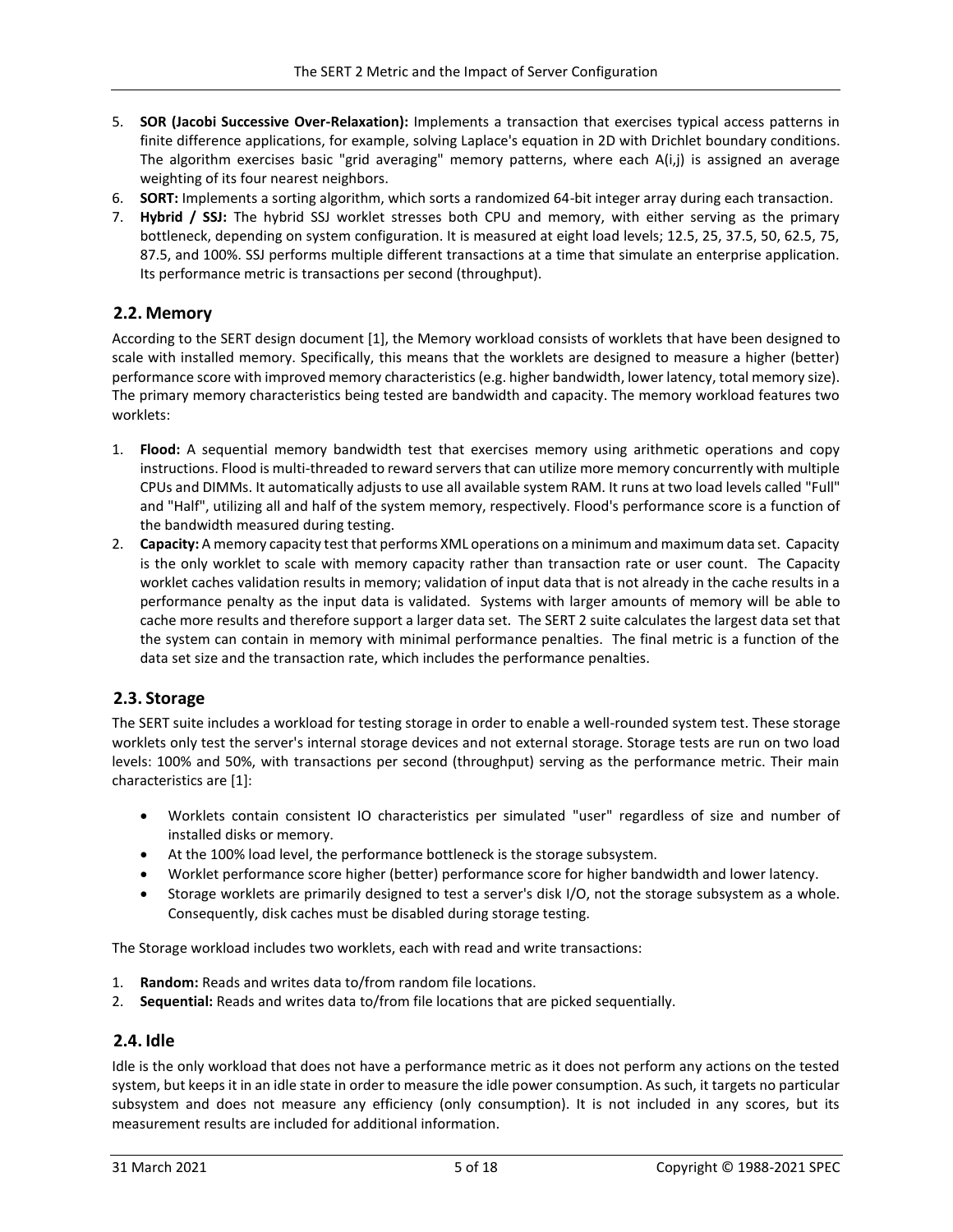# <span id="page-5-0"></span>**3. SERT 2 Metric**

The SERT 2 metric, also called SERT 2 Efficiency Score, is a final aggregate of all the power and performance values measured during a SERT run. It is designed to enable regulators to make a decision on whether or not to apply an energy label to a tested system. The SERT suite calculates the SERT 2 metric from the separate workload scores, which in turn are aggregates of all efficiency scores of the worklets within the given workload. The SERT 2 Efficiency Score is a single number that indicates the overall energy efficiency of the tested system.

| <b>Number of Sockets</b>          |                         |  |
|-----------------------------------|-------------------------|--|
| <b>CPU</b> name                   | Intel Xeon E5-2699 v3   |  |
| <b>Cores per CPU</b>              | 18                      |  |
| <b>Threads per Core</b>           | $\mathcal{P}$           |  |
| <b>CPU Frequency</b>              | 2.3 GHz (3.6 GHz Turbo) |  |
| <b>Memory Type</b>                | 8GB 2Rx8 PC4-2133P-R    |  |
| <b>Number of DIMMs</b>            | 8                       |  |
| <b>Operating System</b>           | Windows Server 2012 R2  |  |
| <b>Java Virtual Machine (JVM)</b> | Oracle HotSpot 1.8.0    |  |

#### **Table 1: Basic Server Configuration Example**

<span id="page-5-2"></span>The SERT 2 metric is also used in regulators' decision making on whether or not a SERT result passes for regulatory standards. To this end, regulators have proposed SERT 2 metric thresholds that concrete results must pass in order to be accepted for certification or labeling. These thresholds may change over time. However, the SERT 2 metric and its calculation method remain the same.

This section explains the SERT 2 metric in detail. It defines it using mathematical formulae and explains its calculation. It also explains how configuration of a system affects the scores and the SERT 2 metric. To illustrate these effects, we use a running example throughout this document. We use the basic system specified in [Table 1](#page-5-2) and alter its configuration to explain the impact that configuration differences have on the metric result.

# <span id="page-5-1"></span>**3.1. Calculating the SERT 2 Metric**

The SERT 2 metric is computed in three steps:

- 1. Calculate worklet efficiency scores from measurement data.
- 2. Calculate workload efficiency from worklet efficiency scores.
- 3. Calculate the SERT 2 metric from workload efficiency scores.

Each of those steps is an aggregation. The worklet efficiency scores aggregate the power consumption and performance of the worklet at its various load levels (1). The workload efficiency score then combines the scores of all worklets in this workload (2). Finally, the SERT 2 metric aggregates all the workload scores (3)[. Figure 1](#page-6-1) sketches the overall approach of metric calculation.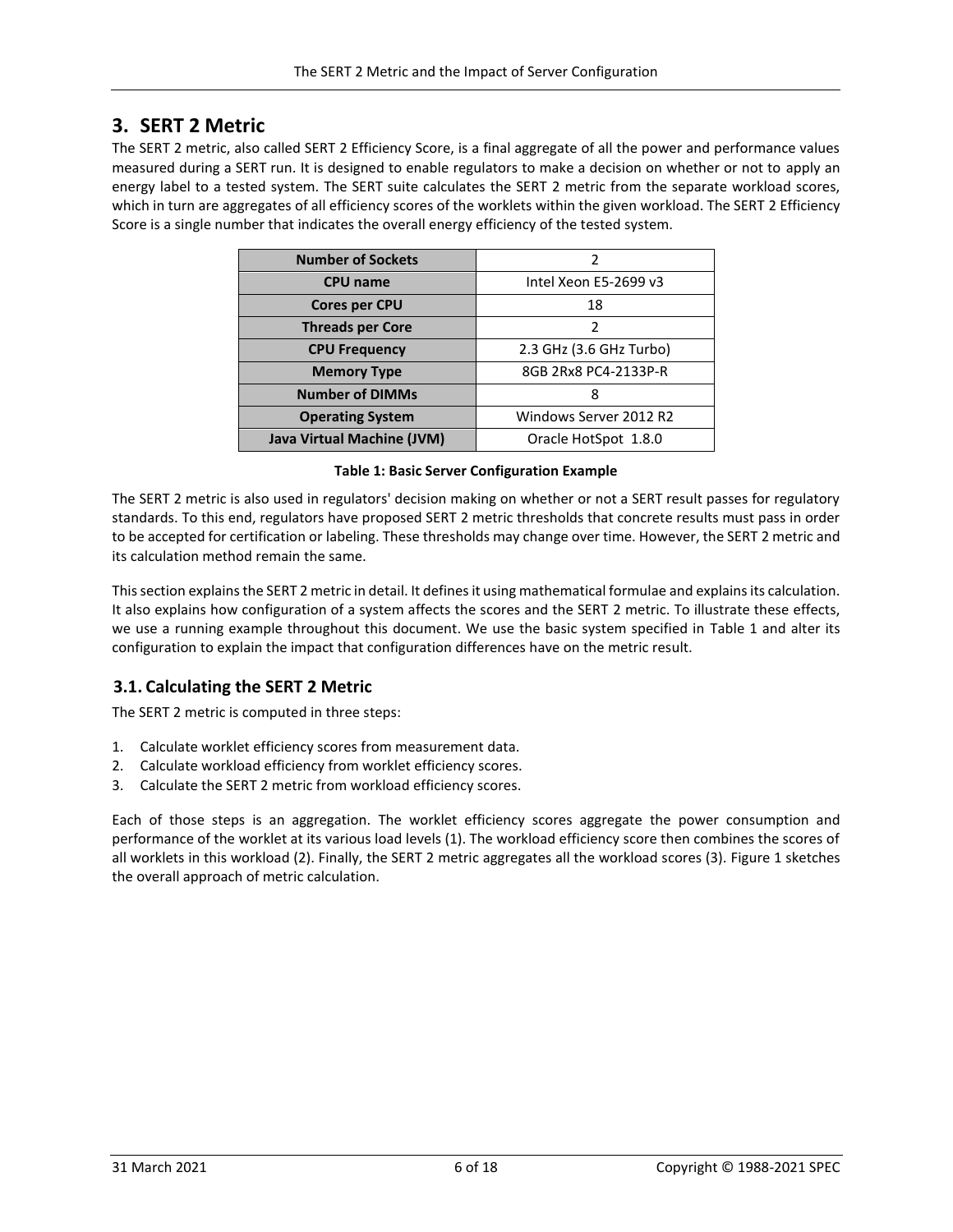

#### 1. Worklet Efficiency Scores

#### 2. Workload Efficiency Scores

#### 3. SERT Efficiency Score

#### **Figure 1: SERT 2 metric calculation**

#### <span id="page-6-1"></span><span id="page-6-0"></span>**3.1.1. Worklet Efficiency Calculation**

All SERT worklets, except Idle run at multiple load levels. For each of those load levels, energy efficiency is calculated separately. We define per load level energy efficiency Effload as follows (Eq 1):

$$
Effload = \frac{\text{Normalized Performance}}{\text{Power consumption}}
$$
 (1)

Normalized performance is normalized throughput for most worklets, with memory worklets being a notable exception. Power consumption in this context is the average measured power consumption for each load level. As such, the per load level energy efficiency metric represents the amount of (normalized) transactions that were executed per unit of energy (Joule).

The worklet efficiency score Eff<sub>worklet</sub> is calculated using the geometric mean of the separate load level scores (Eq. 2). The geometric mean has been chosen in favor of the arithmetic mean or sum. The major difference between the geometric mean and arithmetic mean is that the arithmetic mean favors load levels with higher efficiency scores.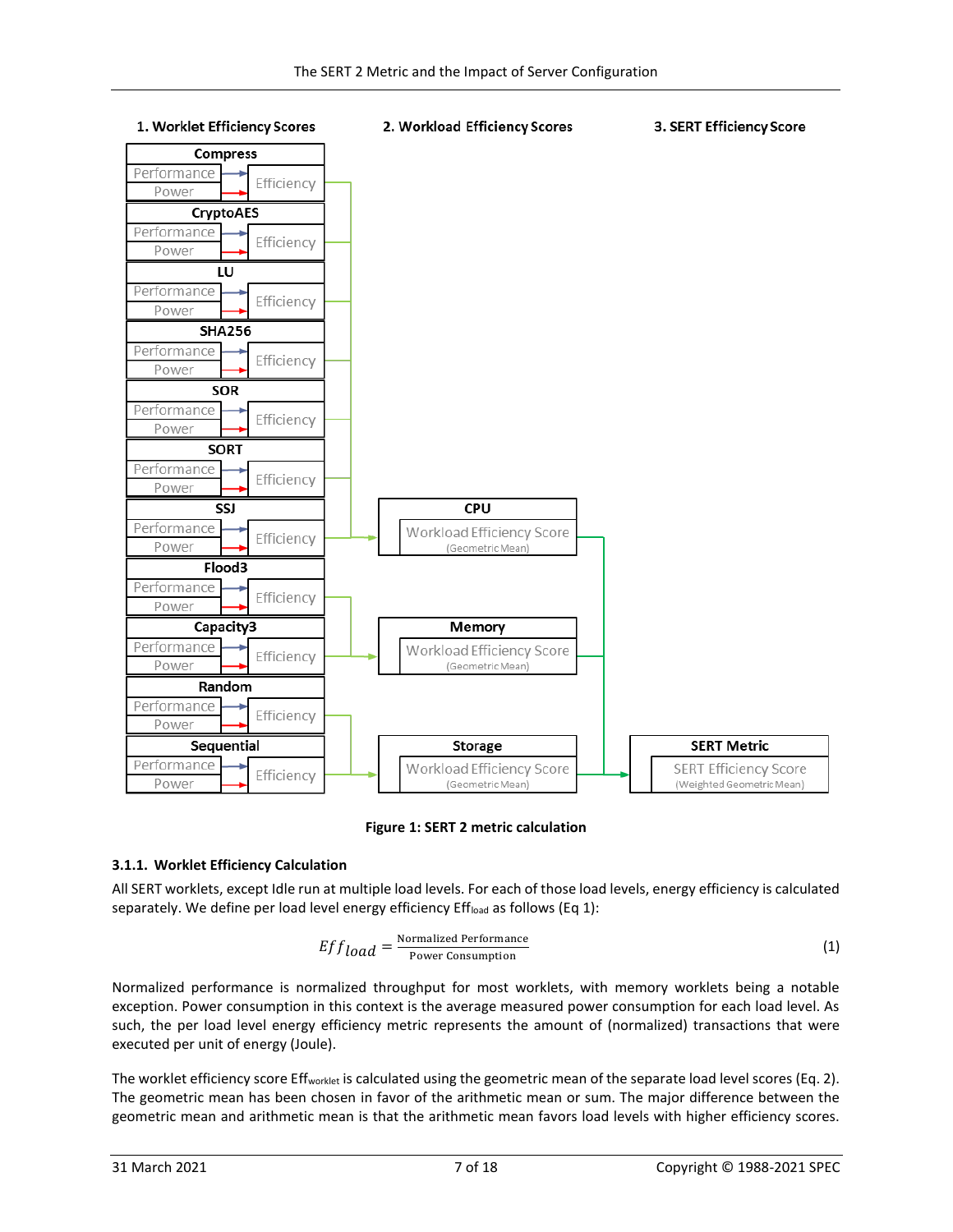Traditionally, higher load levels also feature higher efficiency scores on most systems. As a result, the arithmetic mean usually favors the results of high load levels. A change in energy efficiency at a higher load level has a greater impact on the SERT 2 metric than it would at a lower load level. The geometric mean, on the other hand, treats relative changes in efficiency equally at each load level. Finally, the resulting geometric mean is multiplied with a factor of 1000. This is a cosmetic factor that has been chosen in order to move the resulting score into a number range that is easier to read for a human reader.

$$
Effworklet = \exp\left(\frac{1}{n} \times \sum_{i=1}^{n} ln(Eff_{load_i})\right) \times 1000\tag{2}
$$

n represents the number of load levels per worklet and Effload i the energy efficiency for load level i.

Example: The CryptoAES worklet is measured at four load levels (25%, 50%, 75%, and 100% load, see [Table 2\)](#page-7-1). The power and normalized performance are measured directly from the system. Energy efficiency is calculated according to Eq. 1:

| <b>Load Level</b> | <b>Normalized Performance</b> | <b>Power</b> | <b>Efficiency</b> |
|-------------------|-------------------------------|--------------|-------------------|
| 25 %              | 49.616                        | 176.583 W    | 0.281             |
| 50 %              | 99.221                        | 294.086 W    | 0.337             |
| 75 %              | 148.823                       | 407.581 W    | 0.365             |
| 100 %             | 199.476                       | 469.005 W    | 0.425             |

Table 2: Example measurement results and efficiency for CryptoAES worklet.

<span id="page-7-1"></span>Using the energy efficiency scores for each load level, the worklet efficiency score is computed by using the geometric mean, as defined in Eq. 2:

Effworklet = exp(1/4 \* (ln(0.281) + ln(0.337) + ln(0.365) + ln(0.425))) \* 1000 = 348.33

#### <span id="page-7-0"></span>**3.1.2. Workload Efficiency Calculation**

Workload efficiency Effworkload is calculated by aggregating the efficiency scores of all worklets within the workload using the geometric mean (Eq. 3). The worklet efficiency scores being aggregated are the results of the score calculation in Eq. 2 in Sectio[n 3.1.1.](#page-6-0)

$$
Eff_{workload} = \exp\left(\frac{1}{n} \times \sum_{i=1}^{n} ln(Eff_{worklet_i})\right)
$$
 (3)

n represents the number of worklets per workload and Eff<sub>worklet i</sub> is the energy efficiency for each specific worklet.

Example: As an example, we calculate the workload energy efficiency for the storage workload. Storage consists of two worklets: Random and Sequential. For our example system, they feature the following Worklet Efficiency Scores:

| <b>Worklet</b>                     | <b>Worklet Efficiency Score</b> |  |  |
|------------------------------------|---------------------------------|--|--|
| Random                             | 14.36                           |  |  |
| Sequential                         | 33.86                           |  |  |
| $\cdots$ $\cdots$<br>$\sim$ $\sim$ |                                 |  |  |

Table 3: Example Storage Worklet Efficiency Scores.

Using these two worklet efficiency scores in Table 3, we calculate the workload efficiency score according to Eq. 3:

Eff<sub>workload</sub> = exp( $1/2$  \* (ln(14.36) + ln(33.86)) = 22.05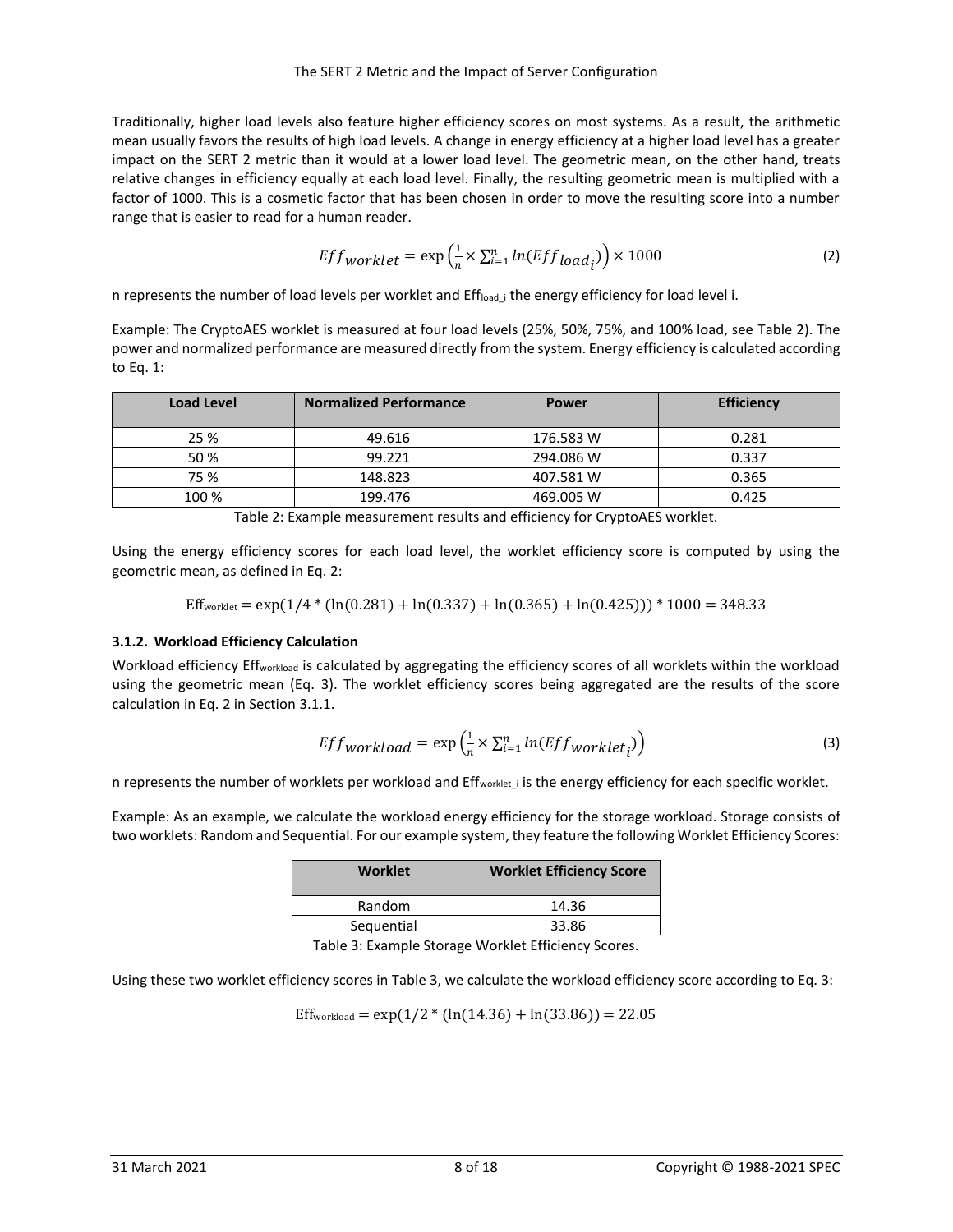#### <span id="page-8-0"></span>**3.1.3. SERT 2 Metric Calculation**

The SERT 2 metric (or SERT 2 Efficiency Score) is the final aggregate of the workload scores. In contrast to the other mean aggregates, the SERT 2 metric does not consider all workloads equally. Instead, it uses a weighted geometric mean, putting a different focus on each of the workload scores. The particular workload weights are as follows:

- CPU weight: 65% **(High)**
- Memory weight: 30% **(Medium)**
- Storage weight: 5% **(Low)**

The weights have been decided by expert groups and represent a realistic weighting of the importance of the different workloads when comparing the SERT suite to real world operation workloads. Note, again, that the workloads do not purely exercise the hardware component after which they are named. The CPU workloads also exercise some memory, the Memory workloads perform some work on the CPU, etc. This means that the weighted CPU workloads (with their weight of 65%) already include some memory power and memory energy efficiency components. The weights have been created with this in mind. Consequently, the SERT 2 metric is calculated as follows (Eq. 4):

SERT 2 Efficiency Score = exp(0.65 \* ln(EffCPU) + 0.3 \* ln(EffMemory) + 0.05 \* ln(EffStorage)) (4)

Example: We calculate the SERT 2 metric of our example system based on the efficiency scores of the separate workloads, which in turn have been calculated using the geometric mean of their worklet scores (see Section [3.1.2\)](#page-7-0). They are as follows:

| <b>Workload</b> | <b>Workload Efficiency Score</b> |
|-----------------|----------------------------------|
| CPU             | 85.75                            |
| Memory          | 36.50                            |
| Storage         | 22.05                            |
|                 |                                  |

Table 4: Example Workload Efficiency Scores.

Using these workload Efficiency Scores, the SERT 2 Efficiency Score is calculated using the weighted geometric mean, as defined in Eq. 4:

SERT 2 Efficiency Score = exp( $0.65 * ln(85.75) + 0.3 * ln(106.76) + 0.05 * ln(22.05)) = 62.01$ 

#### <span id="page-8-1"></span>**3.2. Primary influences on metrics**

The SERT 2 metric is primarily influenced by the performance and efficiency of the worklet (and subsequently, workload) scores. This means that changes in single workload scores directly affect the SERT 2 Efficiency Score of a system under test. As workloads are not equally weighted for the SERT 2 metric, changing certain workloads has a greater impact on the SERT 2 metric. Specifically, the CPU workload has the greatest impact, followed by the Memory workload.

Changes to the system configuration will typically result in changes to the workload scores. System hardware components may be exchanged for other components that offer better performance or lower power consumption. This may affect different workload scores in a different manner, depending on the hardware component in question. E.g., a better performing CPU may increase the energy efficiency for the CPU workload, which utilizes this CPU, but may reduce energy efficiency for the storage workload, for which this CPU remains at low load or idle. The CPU workload's efficiency score is primarily influenced by the choice of CPU in the tested system. An energy efficient CPU increases the energy efficiency scores for the separate load level measurements, which leads to better worklet scores, which, in turn, leads to a better CPU workload score.

Understanding which CPUs will result in the best (most energy efficient) SERT 2 Efficiency Scores requires a basic understanding of the design decision behind the SERT CPU worklets: Specifically, the design decisions regarding scalability and parallelism. According to the SERT design document [1], CPU worklets are designed to be bottlenecked by the CPU hardware. All CPU worklets are designed to utilize the CPU to its fullest extent. This includes high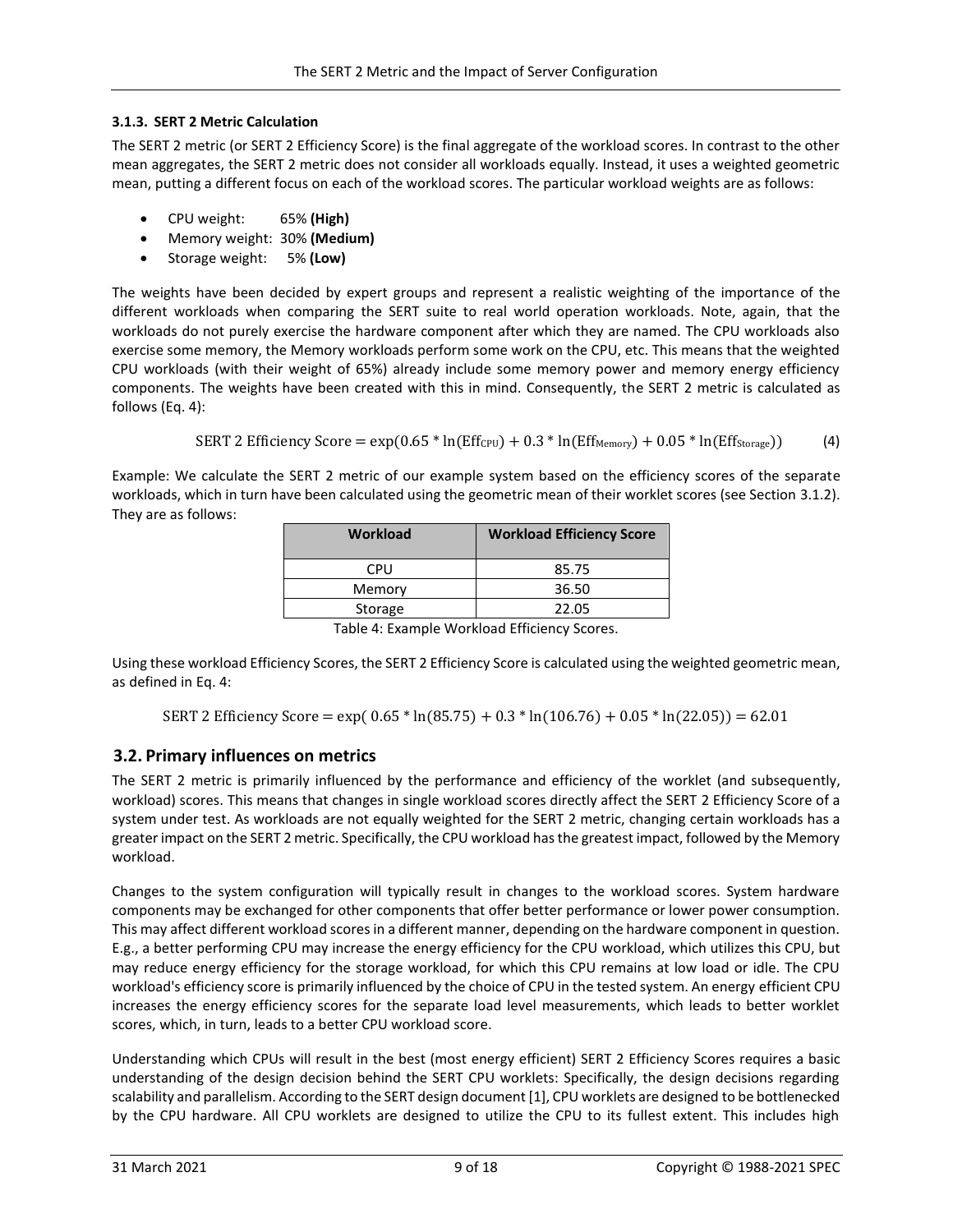parallelism, as much as the CPU in the tested system permits. By fully utilizing the entire CPU, the SERT suite is able to investigate its energy efficiency for most possible states. These design decisions have as a consequence that high performance CPU with great parallelism can achieve excellent scores regarding energy efficiency, as these CPUs often feature good energy efficiency at full load, which is achieved for many SERT measurements.

We demonstrate the effect of the CPU on the workload scores using our example system. The example system features two Intel Xeon E5-2699 v3 processors with 18 cores each, running at a base frequency of 2.3 GHz (3.6 GHz with Turbo). We exchange these CPUs for smaller ones: Namely, two Intel Xeon E5-2660 v3 CPUs with 10 cores each, running at 2.6 GHz (3.3 GHz with Turbo) and two Intel Xeon E5-2603 v3 CPUs with 6 cores, running at 1.6 GHz.

| <b>Processor</b>                    | <b>CPU</b> | <b>Memory</b> | <b>Storage</b> | <b>SERT 2 Efficiency Score</b> |
|-------------------------------------|------------|---------------|----------------|--------------------------------|
| E5-2699 v3 $-$ 2.3 GHz $-$ 18 cores | 85.75      | 36.50         | 22.05          | 62.01                          |
| E5-2660 v3 $-$ 2.6 GHz $-$ 10 cores | 75.75      | 41.92         | 19.69          | 59.30                          |
| E5-2603 v3 $-$ 1.6 GHz $-$ 6 cores  | 41.69      | 39.80         | 23.94          | 39.99                          |

Table 5: Score change for different CPU models.

<span id="page-9-0"></span>In this example [\(Table 5\)](#page-9-0), the biggest CPU features the best efficiency, considering that the SERT suite utilizes the CPU resources efficiently during its high load measurements. The low load measurements account for the CPU score not dropping off as steeply as it would if measurements were taken at full load only on the lower performance CPUs. Of course, the low performance CPUs may cause score increases for the Memory and Storage workloads, considering that these workloads do not utilize the CPU at its maximum capacity. However, these increases must be very significant in order to make up for or exceed the effect of the 65% CPU weight.

Similarly, the memory configuration can have a significant impact on the Memory workload score. For this, configuring memory basically comes down to two primary choices: Number of DIMMS and DIMM capacity. For this decision, it is important to consider the effect that the amount of DIMMs has on bandwidth. Always install sufficient DIMMs to utilize all memory channels. We illustrate this using measurements from earlier SERT analyses [3]. In these analyses, we observed that both CPU and memory scores drop dramatically if insufficient memory DIMMs are used. [Figure 2](#page-9-1) illustrates this for the worst case worklet: CryptoAES. In this example CryptoAES is executed once with only two DIMMs (not utilizing all channels), and once with 8 DIMMs. The figure shows that energy efficiency using all 8 DIMMs is significantly better. The memory worklets rely heavily on good bandwidth (as do most CPU worklets, such as CryptoAES). Ensuring good bandwidth is paramount for achieving high performance and good efficiency.





<span id="page-9-1"></span>Increasing memory capacity also increases memory scores, due to the way the Capacity worklet operates. The Capacity worklet validates XML data, which is mostly kept in-memory. If the memory is not sufficiently large, data will be recalculated, which results in a hit to performance, as simply fetching it would be faster. This way, Capacity inherently rewards systems for large capacity memory. In addition, it features a memory scaling factor that adjusts performance scores based on the capacity of the system. [Table 6](#page-10-2) shows this effect. Increasing memory capacity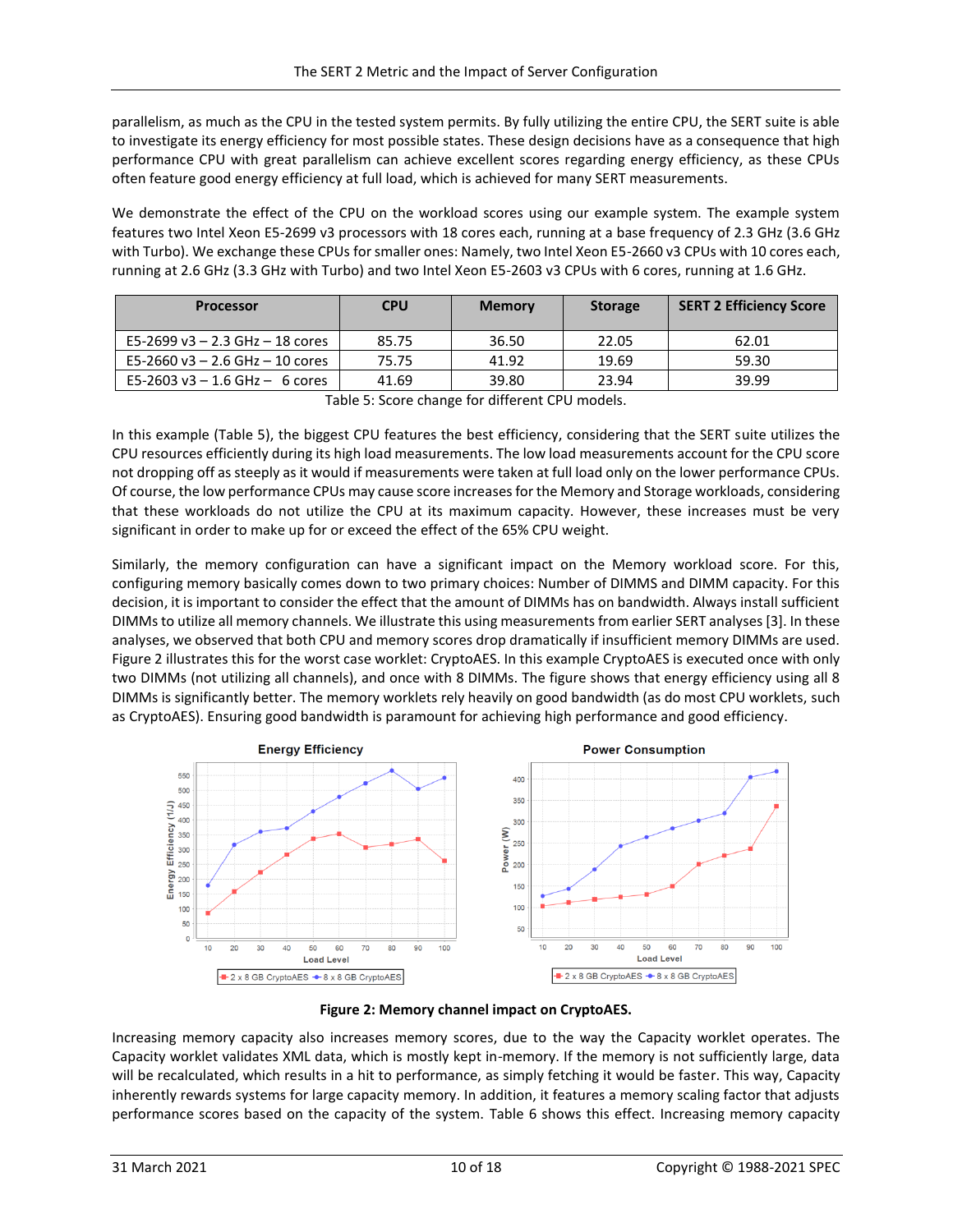significantly increases memory scores. This can often outweigh the small negative impact that capacity increase may have on CPU scores, considering that the CPU worklets do not utilize that much memory.

The storage workloads utilize all storage devices (HDDs or SSDs) on the SUT. All devices are used in parallel, meaning that additional devices can be used to increase bandwidth and, consequently, system throughput. Of course, additional storage devices also increase overall system power consumption. As shown in [Table 7,](#page-10-3) the performance increase can outweigh the negative impact of the additional power consumption, as storage efficiency is increased by a significant margin.

| <b>Memory</b>   | <b>CPU</b> | <b>Memory</b> | <b>Storage</b> | <b>SERT 2 Efficiency Score</b> |
|-----------------|------------|---------------|----------------|--------------------------------|
| $8 \times 8$ GB | 85.75      | 36.50         | 22.05          | 62.01                          |
| 8 x 16 GB       | 81.32      | 41.44         | 22.69          | 62.32                          |

Table 6: Score change for different memory capacities.

<span id="page-10-2"></span>

| <b>HDD</b> | <b>CPU</b> | <b>Memory</b> | <b>Storage</b> | <b>SERT 2 Efficiency Score</b> |
|------------|------------|---------------|----------------|--------------------------------|
| 1 HDD      | 85.75      | 36.50         | 22.05          | 62.01                          |
| 8 HDDs     | 79.15      | 34.28         | 124.64         | 63.00                          |

Table 7: Score change for different number of HDDs.

#### <span id="page-10-3"></span><span id="page-10-0"></span>**3.3. Secondary influences on scores**

Section [3.2](#page-8-1) demonstrates that the selection of tested hardware components has a direct influence on the workload scores and thus the SERT 2 metric. As expected each workload's score is primarily influenced by the hardware component after which it is named. A more energy efficient CPU increases the CPU score, RAM with a greater bandwidth and/or capacity increases the memory score, and additional storage devices increase the Storage score.

Apart from these primary influences, hardware component selection may also change the score of the other workloads. E.g., the CPU may impact the memory score. Some of these influences were already mentioned and observed in Sectio[n 3.2.](#page-8-1) However, these secondary influences are often not as straight forward as the direct primary hardware component selection influences. This section demonstrates some of the potential secondary influences based on our running example.

#### <span id="page-10-1"></span>**3.3.1. CPU workload score**

The CPU workload's score is obviously primarily affected through choice of the CPU. However, RAM and HDD/SSD selection also plays a role and influences final efficiency. RAM choice can have a very large influence on CPU scores, as memory bandwidth is important for several CPU worklets. [Table 8](#page-10-4) shows memory bandwidth measurements for SERT worklets at full load on an example system using Intel Xeon E5-2699 v3 processors. Note that CryptoAES, Compress, and SSJ all require very significant bandwidth of 55-85% of that consumed by the Flood worklet.

| <b>Bandwidth</b> | % of Flood3 bandwidth |
|------------------|-----------------------|
| 92.57 GB/s       | 85.4%                 |
| 60.03 GB/s       | 55.4%                 |
| 72.07 GB/s       | 66.5%                 |
| 7.80 GB/s        | 7.2%                  |
| $0.15$ GB/s      | 0.1%                  |
| $0.11$ GB/s      | 0.1%                  |
| $0.09$ GB/s      | 0.1%                  |
| 108.39 GB/s      | 100.0%                |
|                  |                       |

<span id="page-10-4"></span>Table 8: Example CPU and memory worklet system memory bandwidth.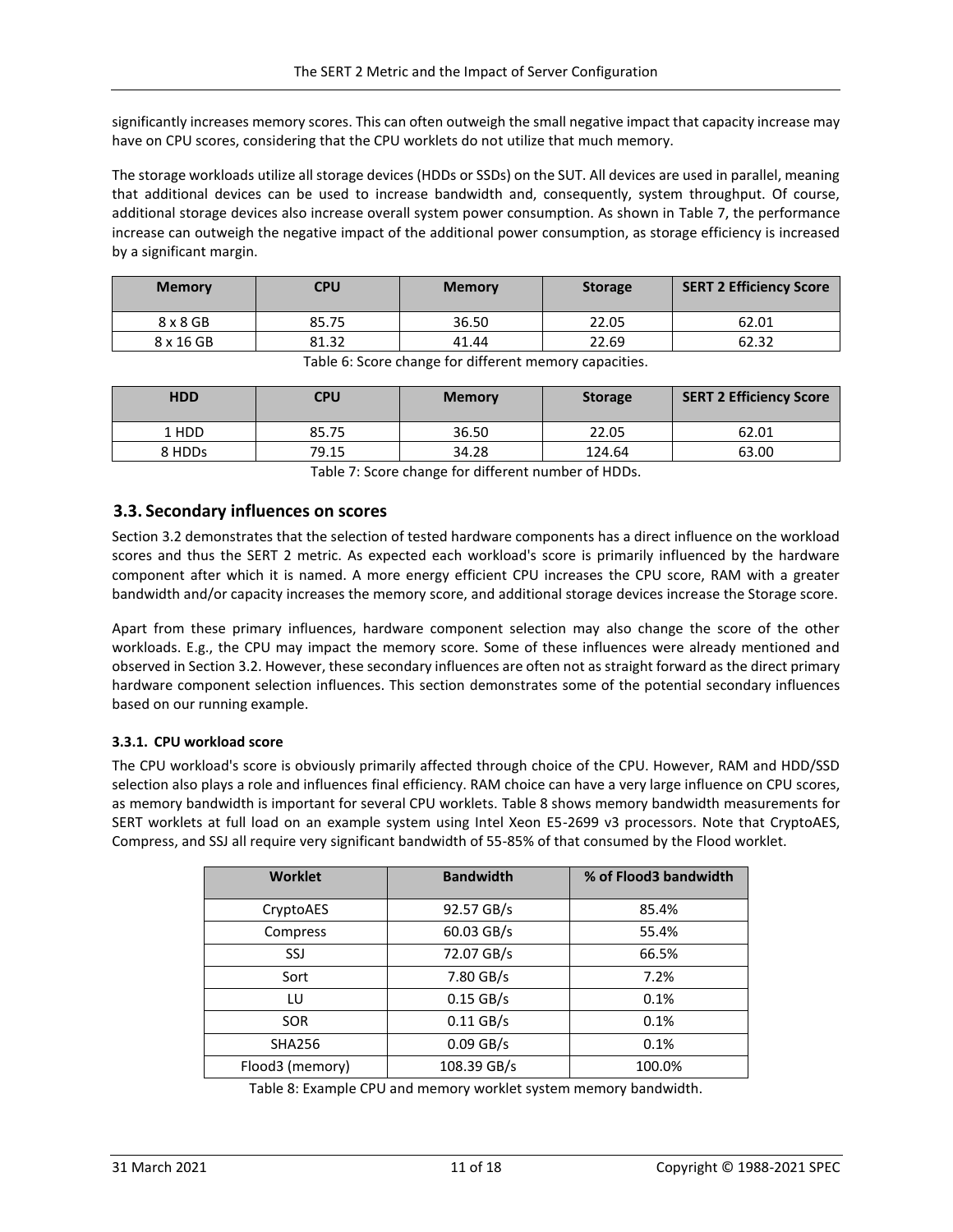Bandwidth can be influenced by many factors, number of memory channels and memory clock being the most common. Again, the rule of thumb is to never under-provision memory channels. Always provide sufficient DIMMs to utilize all the memory channels available to the SUT. [Table 9](#page-11-0) illustrates this for two systems with Intel Xeon E5- 2603 v3 processors with one and two DIMMs of RAM. As expected, the Memory score increases both with bandwidth and capacity. In this it differs from the CPU score, which only increases with bandwidth but not with capacity. In this example, the second DIMM increases the number of memory channels, which has a significant impact on bandwidth, causing the CPU score to increase. Storage performance is not affected. The additional power consumption of the second DIMM only serves to reduce storage energy efficiency.

| <b>DIMMs</b>    | <b>CPU</b> | <b>Memory</b> | <b>Storage</b> | <b>SERT 2 Efficiency Score</b> |
|-----------------|------------|---------------|----------------|--------------------------------|
| $1 \times 8$ GB | 35.93      | 13.04         | 32.71          | 26.39                          |
| $2 \times 8$ GB | 44.71      | 19.61         | 25.54          | 33.96                          |
| Delta           | 24%        | 50%           | $-22%$         | 29%                            |

Table 9: Score change for different memory capacities.

<span id="page-11-0"></span>To further stress the importance the number of available memory channels have on the CPU score, we demonstrate the impact the number of memory channels can have on CPU worklet performance. [Figure 3](#page-11-1) shows the effect that memory channels can have on the CPU performance score.



#### **Memory Population Effects on SERT Score**

Number of Memory Channels in Use

**Figure 3: CPU worklet performance for memory channels**

<span id="page-11-1"></span>The figure is normalized for different core counts, meaning that it shows the relative performance decrease for each system as memory channels are removed (starting at 8 memory channels). The graph shows that systems with many CPU cores can be affected with a performance hit of almost 40% for CPU worklets when the number of memory channels is lowered to two. This hit to performance translates almost directly to the efficiency score, as power is not affected in the same manner as performance.

Adding additional storage devices always negatively affects CPU workload scores, considering that none of the CPU worklets utilizes storage. As a consequence, storage devices with low idle power are useful for SERT measurements, as these devices do not affect CPU (and Memory) scores as much as devices with greater idle consumption.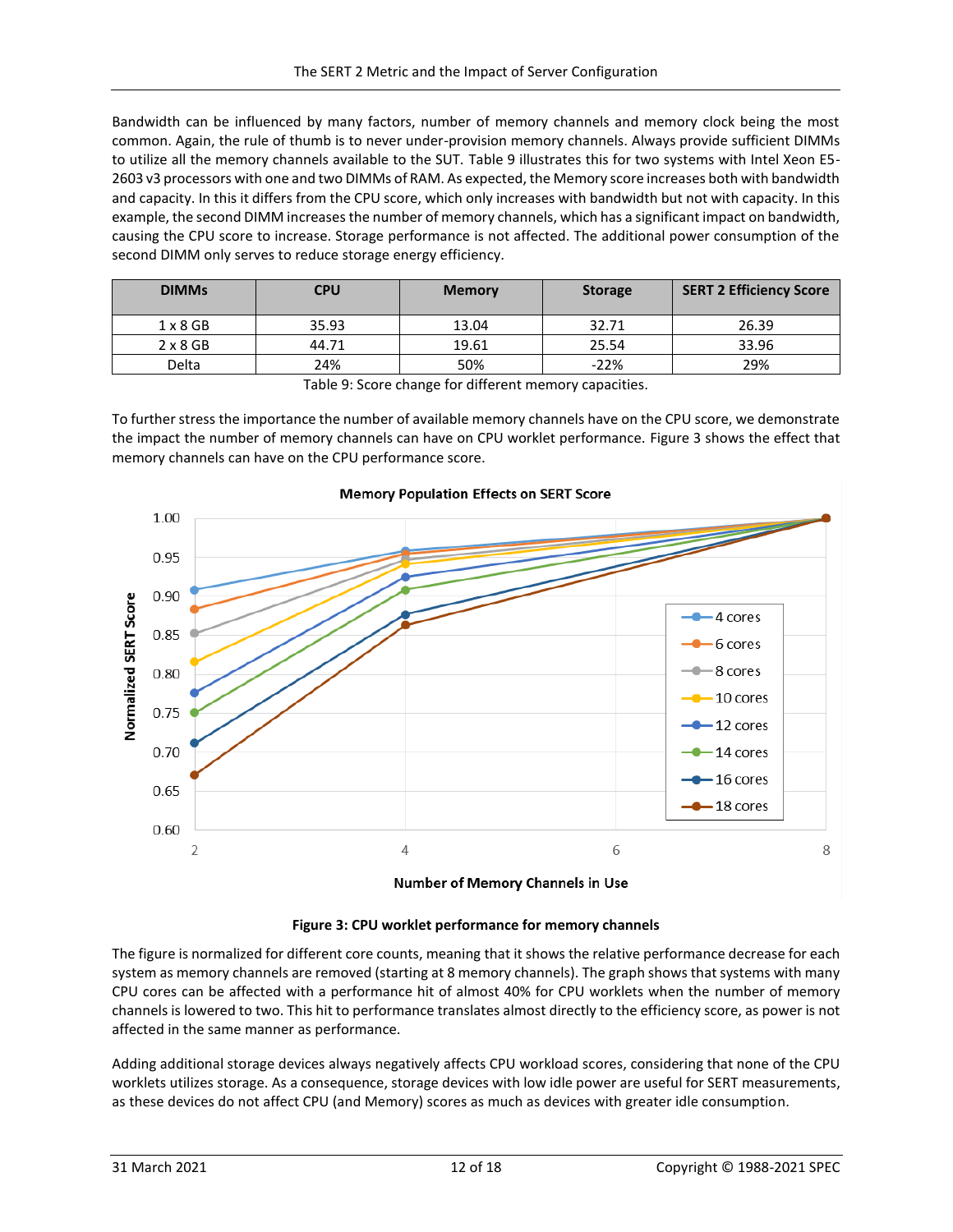#### <span id="page-12-0"></span>**3.3.2. Memory workload score**

As expected, the primary influence on the Memory score are the memory DIMMs themselves. Apart from the memory DIMMs, CPU and storage devices can also impact memory score. The impact of CPU on memory score is the most difficult to assess. Both memory worklets (Flood and Capacity) utilize the CPU quite a bit but, in contrast to CPU worklets, the CPU is not the bottleneck resource. Performance may however be negatively affected if the CPU is not fast enough or if it does not feature sufficient cache. On the other hand, a high performance CPU might be idle for a lot of the time, consuming unnecessary power. We can observe this effect when comparing scores for different CPU models as done in [Table 5](#page-9-0) in Section [3.2.](#page-8-1) An excerpt of this table with memory scores only is shown below in [Table 10.](#page-12-3)

| <b>Processor</b>                    | <b>Memory Score</b> |
|-------------------------------------|---------------------|
| E5-2699 v3 $-$ 2.3 GHz $-$ 18 cores | 36.50               |
| E5-2660 v3 $-$ 2.6 GHz $-$ 10 cores | 41.92               |
| E5-2603 v3 $-$ 1.6 GHz $-$ 6 cores  | 39.80               |

Table 10: Memory score change for different CPU models (excerpt from [Table 5\)](#page-9-0).

<span id="page-12-3"></span>[Table 10](#page-12-3) illustrates the mentioned effect. Both the low end and high end CPU achieve worse efficiency scores than the medium sized Intel Xeon E5-2660 v3 CPU. This medium sized CPU offers better performance than the lower end Xeon E5-2603 v3 and consumes less power than the higher end Xeon E5-2699 v3 CPU.

Storage devices do not improve the memory score as they remain unused during the memory tests. Just as observed during the CPU workload, using storage devices with low idle consumption is paramount. Using multiple storage devices has a negative effect on memory efficiency as those remain unused. Consequently, multiple storage devices should only be used if their efficiency increase for the storage workload (which is only weighted with a 5 % weight towards the SERT 2 metric) outweighs the negative impact that those devices have on memory and CPU scores.

#### <span id="page-12-1"></span>**3.3.3. Storage workload score**

The storage workload score can be influenced by the selection of CPU and memory. Similarly, to the effect of CPU selection on Memory workload results, the impact of CPU and memory choice on the storage score is non-trivial. The storage worklets use some memory and CPU during their operation. This means that using too little or too slow memory and/or a slow CPU can affect storage worklet results negatively. On the other hand, a high-performance power consuming CPU might be utilized too little and consume unnecessary power. Memory can have similar effects on the storage score. In contrast to the secondary influences on the memory worklets, the low power consumption of small CPU and memory configurations can have a positive impact on storage scores. [Table 11](#page-12-4) demonstrates the effect example CPUs can have on the storage score. It is an excerpt of [Table 5](#page-9-0) in Sectio[n 3.2.](#page-8-1)

| <b>Processor</b>                    | <b>Storage Score</b> |
|-------------------------------------|----------------------|
| E5-2699 v3 $-$ 2.3 GHz $-$ 18 cores | 22.05                |
| E5-2660 v3 $-$ 2.6 GHz $-$ 10 cores | 19.69                |
| E5-2603 v3 $-$ 1.6 GHz $-$ 6 cores  | 23.94                |

Table 11: Storage score change for different CPU models.

<span id="page-12-4"></span>However, the effects that memory and CPU selection have on storage score are usually negligible in comparison to the change that can be achieved by using multiple drives. In addition, the 5% weight of the storage workload on the SERT 2 metric means that it almost always pays off to optimize CPU and memory for the CPU and memory workloads instead of optimizing them for good storage results.

#### <span id="page-12-2"></span>**3.3.4. Untested Hardware Components**

SERT utilize all installed CPUs, memory, and hard drives to achieve additional performance that may improve energy efficiency, depending on the performance and power draw of those specific components. Other components, however, are not tested in a SERT run and only consume power, thus impacting the SERT 2 metric negatively.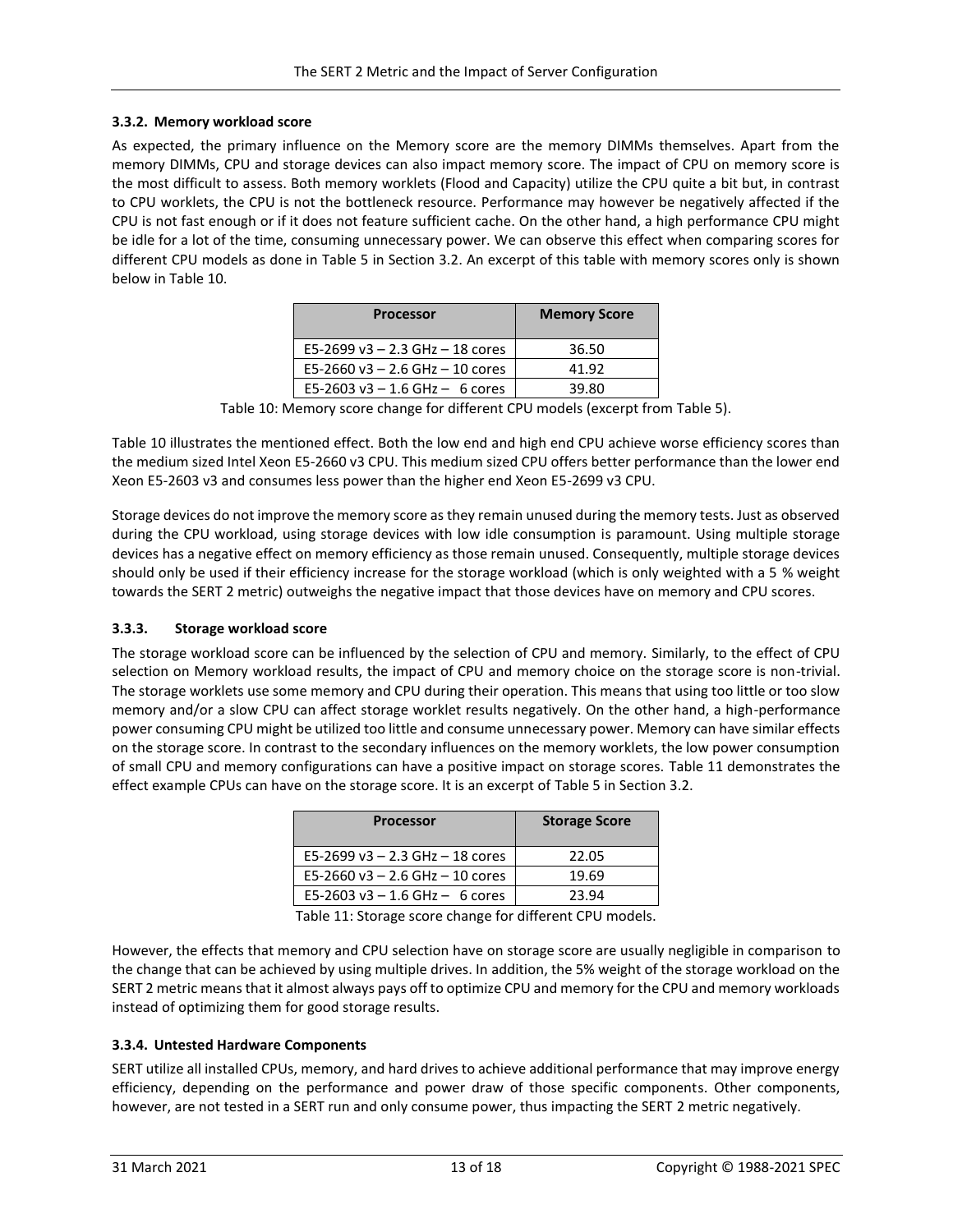The following devices are not stressed in a SERT run: Accelerator cards and other specialized co-processors, highperformance network devices, any sort of graphical display devices, peripherals that use the tested system as their primary power source, and many more.

Future versions of the SERT suite may test some of these devices. Currently, it is recommended to remove them from the tested system for SERT measurements. Note that hardware availability requirements of the run and reporting rules may apply, meaning that the system under test must be available for consumers in the tested configuration. Also note, that some devices may be required in order to execute the SERT measurement, even though they are not stressed. E.g., the SERT setup requires a network interface card in order to control the SUT during measurement.

#### <span id="page-13-0"></span>**3.3.5. Run to Run Variations**

Hardware components and background software, such as the operating system, may behave differently during different SERT runs. These differences may be due to environmental factors, such as minor changes in temperature or due to internal hardware behavior that remains unknown to the outside observer. Consequently, different runs of the SERT suite may produce slightly different score results.

The differences in power consumption that can be observed between different measurements are not that significant, however. An existing study [4] analyzes these differences and finds that the power differences range between 0.7% (0.1W on the tested system) for the Idle worklet to 4.0% (1.32W). The impact on the SERT 2 metric is even lower, as these random variations balance out across the multiple worklets. For run-to-run variations a higher power consumption also correlates with a better performance, further diminishing the effect on the SERT 2 metric.

# <span id="page-13-1"></span>**4. Conclusion**

This document introduces the SERT 2 metric, a single-number metric to compare SERT results. The SERT 2 metric is used by regulators for server energy efficiency labeling. It is calculated as a weighted geometric mean based on SERT's separate workload scores. Section [3](#page-5-0) explains the calculation in detail. In addition to explaining the calculation of the SERT 2 metric, this document also provides hints and guidelines on how to configure servers for testing using the SERT. It describes how hardware component selection may influence workload scores and, finally, the SERT 2 Efficiency Score. The document also describes the potential impact of run to run variations.

SPEC recommends that the full suite of worklets be run and the SERT metric be used for any Government efficiency programs as it offers the best test methodology for reporting server efficiency. SPEC designed the metric to stress a full range of CPU, memory and storage workloads to provide an overall assessment of the server efficiency. The SERT suite was designed as a complete package comprising a balanced suite of worklets and resultant metric. The calculation methods rely upon a balanced set of data points to create a highly effective overall metric to differentiate servers based on their ability to maximize work for each unit of energy consumed. The metric has undergone thousands of hours of testing over a 6 year period and has been validated by SPEC, U.S. EPA, The Green Grid, Digital Europe, JEITA, METI, and others as an effective server energy efficiency metric, and is the required metric for the ISO/IEC 21836 Draft International Standard.

# <span id="page-13-2"></span>**5. References**

[1] Standard Performance Evaluation Corporation. The SERT 2 Design Document. [https://www.spec.org/sert2/SERT](http://www.spec.org/sert2/SERT-designdocument.pdf)[designdocument.pdf.](http://www.spec.org/sert2/SERT-designdocument.pdf)

[2] T.A Welch. A Technique for High-Performance Data Compression. Computer, 17(6):8-19, June 1984.

[3] Jóakim von Kistowski, Hansfried Block, John Beckett, Klaus-Dieter Lange, Jeremy A. Arnold, and Samuel Kounev. Analysis of the Influences on Server Power Consumption and Energy Efficiency for CPU Intensive Workloads. In *Proceedings of the 6th ACM/SPEC International Conference on Performance Engineering (ICPE 2015)*, ICPE'15, New York, NY, USA, February 2015. ACM.

[4] Jóakim von Kistowski, Hansfried Block, John Beckett, Cloyce Spradling, Klaus-Dieter Lange, and Samuel Kounev. Variations in CPU Power Consumption. In *Proceedings of the 7th ACM/SPEC International Conference on Performance Engineering (ICPE 2016)*, New York, NY, USA, March 2016. ACM.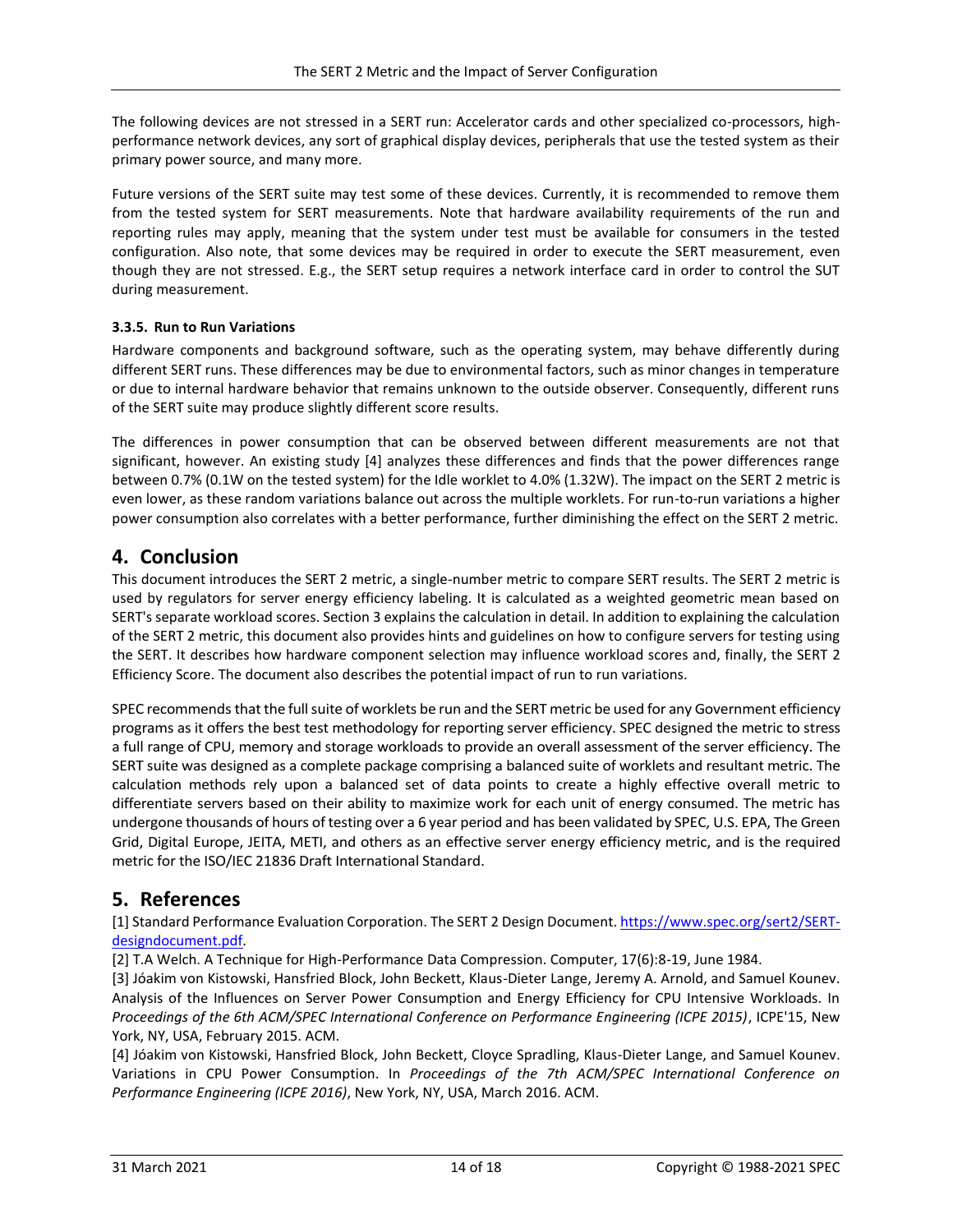# <span id="page-14-0"></span>**6. Appendix A – Approximating the SERT 2 Metric from SERT 1.1.1 scores**

This approximation is provided to help regulators who wish to use existing SERT 1.1.1 data to define thresholds. It is intended to be used to approximate the SERT 2 metric from the SERT 1.1.1 scores. However, as a conversion applied to existing data it is affected by the original hardware configuration, which will not be apparent from the data being converted. You'll only be able to do conversions for results where all of the interval detail are available. In cases where only the efficiency scores are available, you won't be able to accurately approximate to the SERT 2 suite.

## <span id="page-14-1"></span>**6.1. CPU, Hybrid, and Storage Worklets**

All of the CPU, Hybrid, and Storage worklets use the same basic process (but with a different conversion factor for each worklet). For these worklets, there is no difference in the runtime behavior of the SERT suite but the scores are calculated differently. So in order to calculate the worklet efficiency score we simply need to perform the same calculations that SERT suite does based on the raw scores.

To convert these scores, start with the raw performance score and the average active power for each measurement interval. These values can be found in results-details.html in the "Performance Data" table (the "Score" column) and the "Power Data" table (the "Average Active Power (W)" column) for each worklet. In the output of the SERT 2 metrics report (reporter.sh -r results/sert-xxxx/results.xml -c -x results/XSL-File/csv-metrics.xsl), the values are in columns with names such as "Compress 100% Perf" and "Compress 100% Watts". Do not use the "Normalized Perf" values.

For each measurement interval (100%, 75%, 50%, etc), divide the Score by the worklet-specific reference score in [Table 12](#page-14-2) to calculate the SERT 2 Normalized Performance value. Next, calculate a SERT load level efficiency value by multiplying the SERT 2 Normalized Performance Value by 1000 and then dividing by the Average Active Power for that interval. Then calculate the geometric mean of the load level efficiency scores to calculate the worklet efficiency score.

| <b>Worklet</b>         | <b>Reference Score</b>           |
|------------------------|----------------------------------|
| <b>CPU Compress</b>    | 6924.40                          |
| CPU CryptoAES          | 59008.11                         |
| <b>CPU LU</b>          | 15946.51                         |
| <b>CPU SOR</b>         | 15056.53                         |
| <b>CPU XMLvalidate</b> | Not included in the SERT 2 suite |
| <b>CPU Sort</b>        | 20887.07                         |
| CPU SHA256             | 976.85                           |
| Storage Sequential     | 338.46                           |
| Storage Random         | 136.59                           |
| Hybrid SSJ             | 354112.34                        |

Table 12: SERT 2 reference scores.

<span id="page-14-2"></span>[Table 13](#page-14-3) shows an example for the Compress worklet from our SERT 2 reference system. The first 3 columns come from the SERT 1.1.1 result and the remaining columns are calculated as described above.

<span id="page-14-3"></span>

|                   | <b>SERT 1.1.1</b>             | <b>SERT 1.1.1</b>                     | <b>SERT 2</b>             | <b>SERT 2</b>                    | <b>SERT 2</b>                                |
|-------------------|-------------------------------|---------------------------------------|---------------------------|----------------------------------|----------------------------------------------|
| <b>Load Level</b> | <b>Score</b><br>(Performance) | <b>Average Active</b><br><b>Power</b> | Reference<br><b>Score</b> | <b>Normalized</b><br>Performance | <b>Load Level</b><br><b>Efficiency Score</b> |
| 100%              | 7053.604377                   | 151.407107                            | 6924.40                   | 1.01866                          | 6.727949                                     |
| 75%               | 5398.947832                   | 139.427934                            | 6924.40                   | 0.779699                         | 5.592129                                     |
| 50%               | 3591.575764                   | 74.890165                             | 6924.40                   | 0.518684                         | 6.925930                                     |
| 25%               | 1800.210682                   | 62.280413                             | 6924.40                   | 0.259981                         | 4.174358                                     |

Table 13: Example: Compress worklet.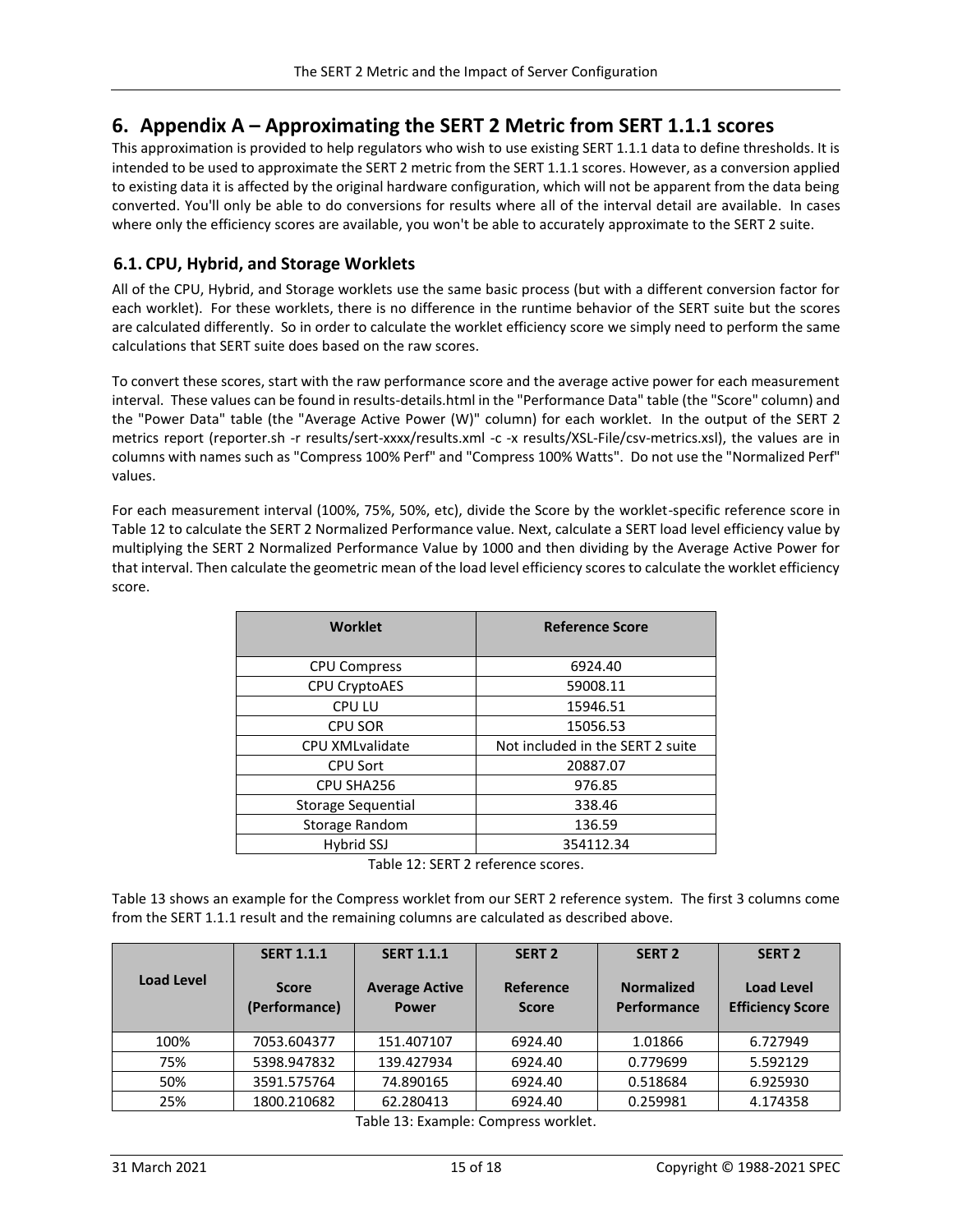From this we calculate the SERT 2 worklet efficiency score for compress as the geometric mean of the load level efficiency scores: 5.742909. The process is the same for all other non-memory worklets -- the only difference is the reference scores in the table above.

#### <span id="page-15-0"></span>**6.2. Memory Worklets**

#### <span id="page-15-1"></span>**6.2.1. Flood2 -> Flood3**

The Flood worklet is a measure of memory bandwidth. However, in Flood2 (SERT 1.1.1 suite), the score included a capacity multiplier to scale with the square root of physical memory. In addition, the performance score for Flood\_Half was multiplied by 0.5 so that the score was roughly 1/2 of the Flood\_Full score, which made it look more like the CPU worklets.

In Flood3 (SERT 2 suite), the performance score is the measured bandwidth with no capacity multiplier or load level adjustment. Therefore these adjustments need to be removed from the raw performance scores before applying the new reference score in order to convert from Flood2 to Flood3.

We will start with the raw (not normalized) Flood2 scores for both Flood Full and Flood Half. Divide this value by the square root of physical memory on the system (in GB). Please note that the physical memory is available in column J of the SERT csv-metrics output, but it must be converted from MB to GB (divide by 1024) (Eq 5) and multiplied by 2 for Flood Half (Eq 6).

SERT 2 Flood\_Full raw perf score = SERT 1.1.1 Flood\_Full raw perf score / sqrt(physicalMemoryGB) (5)

**SET 2** 
$$
Flood_Half raw perf score = 2 * SET 1.1.1  $Flood_Half raw perf score / sqrt(physicalMemoryGB)$  (6)
$$

Then calculate the normalized performance score the same way as you did for the CPU worklets. Divide the raw performance score by the reference score (11.52). Then calculate the load level efficiency scores (1000 \* normalizedPerfScore/averageWatts), and take the geometric mean of the Flood\_Full and Flood\_Half efficiency scores to compute the Flood3 worklet efficiency score.

For example, on the reference system with 8192 MB (8 GB) of physical memory, the conversions from SERT 1.1.1 Flood2 scores to SERT 2 Flood3 are shown below. The first 4 columns come from the SERT 1.1.1 result and the remaining columns are calculated as described in [Table 14.](#page-15-3) Finally, the Flood3 worklet efficiency score is the geometric mean of 6.935 and 7.084, which is 7.009.

|                   | <b>SERT 1.1.1</b>             | <b>SERT 1.1.1</b>              |                                | <b>SERT 2</b>             | SERT <sub>2</sub>  | SERT <sub>2</sub>                | SERT <sub>2</sub>                            |
|-------------------|-------------------------------|--------------------------------|--------------------------------|---------------------------|--------------------|----------------------------------|----------------------------------------------|
| Load Level        | <b>Score</b><br>(Performance) | Average<br><b>Active Power</b> | <b>Physical</b><br>Memory (GB) | Reference<br><b>Score</b> | Raw<br>Performance | <b>Normalized</b><br>Performance | <b>Load Level</b><br><b>Efficiency Score</b> |
| Flood Full        | 32.591109                     | 144.233333                     | 8.0                            | 11.52                     | 11.522697          | 1.000234                         | 6.935                                        |
| <b>Flood Half</b> | 16.285057                     | 141.113810                     | 8.0                            | 11.52                     | 11.515274          | 0.999590                         | 7.084                                        |

Table 14: Approximating example: Flood2 -> Flood3.

#### <span id="page-15-3"></span><span id="page-15-2"></span>**6.2.2. Capacity2 -> Capacity3**

Capacity2 (SERT 1.1.1) ran 9 different load levels, instead of only 2 load levels (Base and Max) for Capacity3 (SERT 2). Only the Capacity3\_Max load level is included in the score, Capacity3\_Base is reported for reference only. So, the first step is to identify which Capacity2 load level we should use to approximate Capacity3\_Max.

To do this, we must look at the PhysicalMemoryGB / 2, and find the first Capacity x value that is approximately equal to this value. For example, for a system with 512 GB memory you would use Capacity\_256. Most systems should have a Capacity load level that is very close to half the physical memory, but a few will not. It should be reasonably accurate to use the first load level that is <= to this value. For example, with a system that has 1.5 TB (1536 GB) memory, you could use Capacity 512. In a pinch, you could use Capacity 4 for any system and get reasonably close,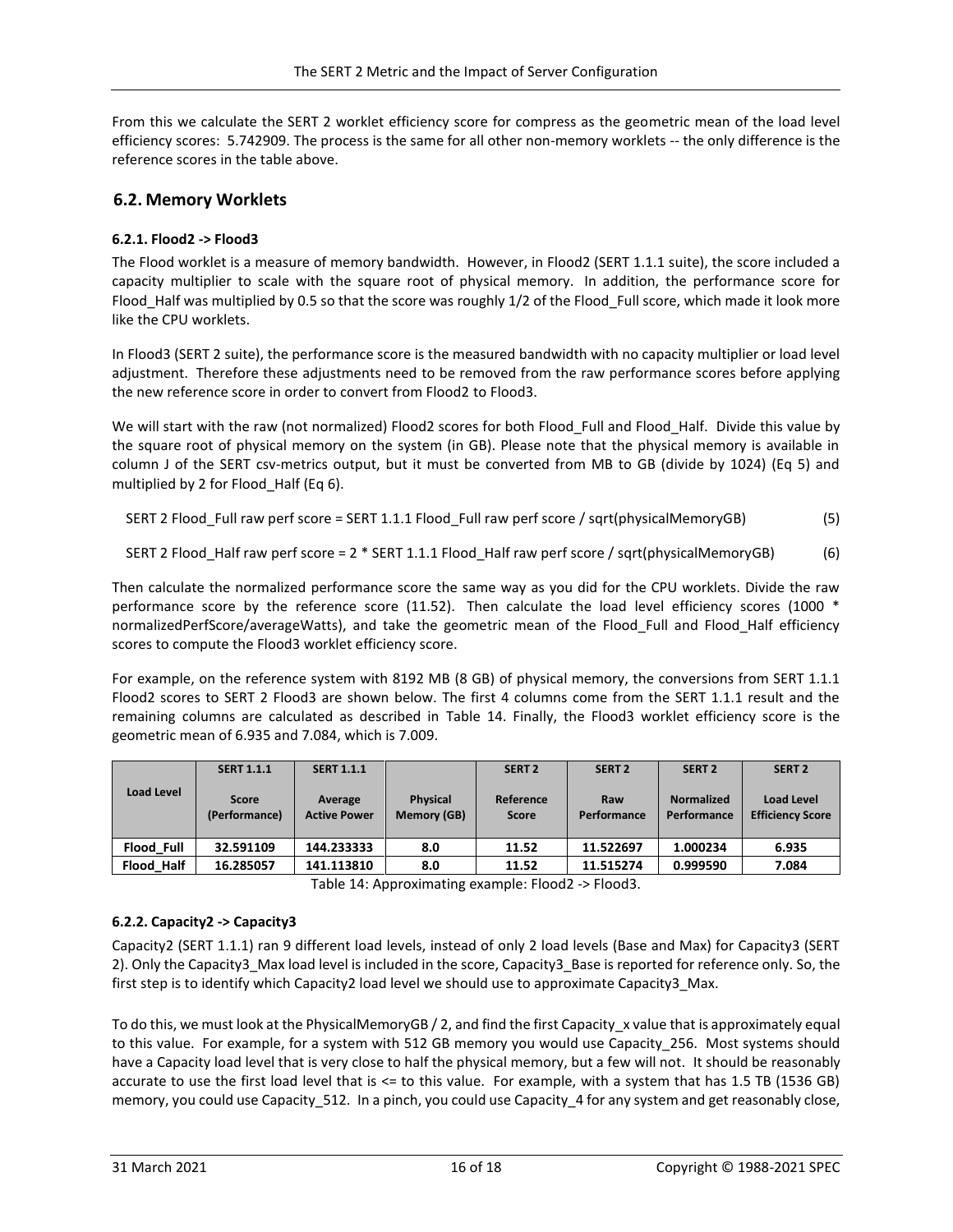but this will introduce a larger inaccuracy. Please note that one of the advantages of Capacity3 is its improved handling of systems with less typical memory capacities.

Once the correct Capacity x load level is identified, we'll use that as the starting point for calculating the raw performance score for Capacity Max. In Capacity2, the score was scaled by the square root of physical memory (in GB). We need to remove this scaling factor, so divide the raw performance by sqrt(PhysicalMemoryGB).

In Capacity3, the score scales with the square root of the data store size (Eq 9). The data store size in each VM is 60% of the max heap size (Eq 8). And the max heap size is equal to the total physical memory minus 1 GB, times 0.85 and divided by the number of client VMs on the host (Eq 7):

| $maxHeap = (PhysicalMemoryGB - 1) * 0.85 / numJvms$ | (7) |
|-----------------------------------------------------|-----|
| dataStoreSize = $0.6$ * maxHeap                     | (8) |
| totalDataStoreSize = dataStoreSize * numJyms        | (9) |
| and therefore:                                      |     |

totalDataStoreSize = (PhysicalMemoryGB - 1) \* 0.85 \* 0.6 = (PhysicalMemoryGB - 1) \* 0.51 (10)

The approximated raw performance score for Capacity3, Capacity\_Max is show in (Eq 11).

| SERT 2 Capacity_Max raw performance score = SERT 1.1.1 Capacity_x raw performance score * |      |
|-------------------------------------------------------------------------------------------|------|
| sqrt((PhysicalMemoryGB - 1) * 0.51) / sqrt(PhysicalMemoryGB)                              | (11) |

Finally, the Capacity\_Max Normalized Performance is calculated by dividing the raw performance score by the reference score (148095.20). Then, similar to the other worklets, the load level efficiency score is 1000 \* the raw performance score divided by the average active power during that load level. Since we use only the score for one load level (Capacity Max), the Capacity3 worklet efficiency score is equal to the Capacity Max load level efficiency score.

Since the reference system has 8 GB memory, we will only use the Capacity\_4 load level to calculate Capacity\_Max. According to the formula above, the estimated raw performance score for Capacity\_Max is 146452.188, and the normalized performance score is 0.988906. The average active power was 154.3, so the Capacity\_Max load level efficiency score (and therefore the Capacity3 worklet efficiency score) is 6.408981.

For the reference system, the SERT 1.1.1 scores are shown i[n Table 15.](#page-16-0)

| <b>Load Level</b> | <b>SERT 1.1.1 Score (Performance)</b> | <b>SERT 1.1.1 Average Active Power</b> |
|-------------------|---------------------------------------|----------------------------------------|
| Capacity_4        | 219233.415                            | 154.3                                  |
| Capacity_8        | 169565.334                            | 154.2                                  |
| Capacity 16       | 152083.244                            | 153.8                                  |
| Capacity 32       | 144904.023                            | 154.1                                  |
| Capacity 64       | 141253.592                            | 154.1                                  |
| Capacity_128      | 139406.868                            | 153.9                                  |
| Capacity 256      | 138480.982                            | 154.1                                  |
| Capacity 512      | 137897.310                            | 154.2                                  |
| Capacity_1024     | 137360.984                            | 154.2                                  |

<span id="page-16-0"></span>Table 15: SERT 1.1.1 capacity scores – reference system.